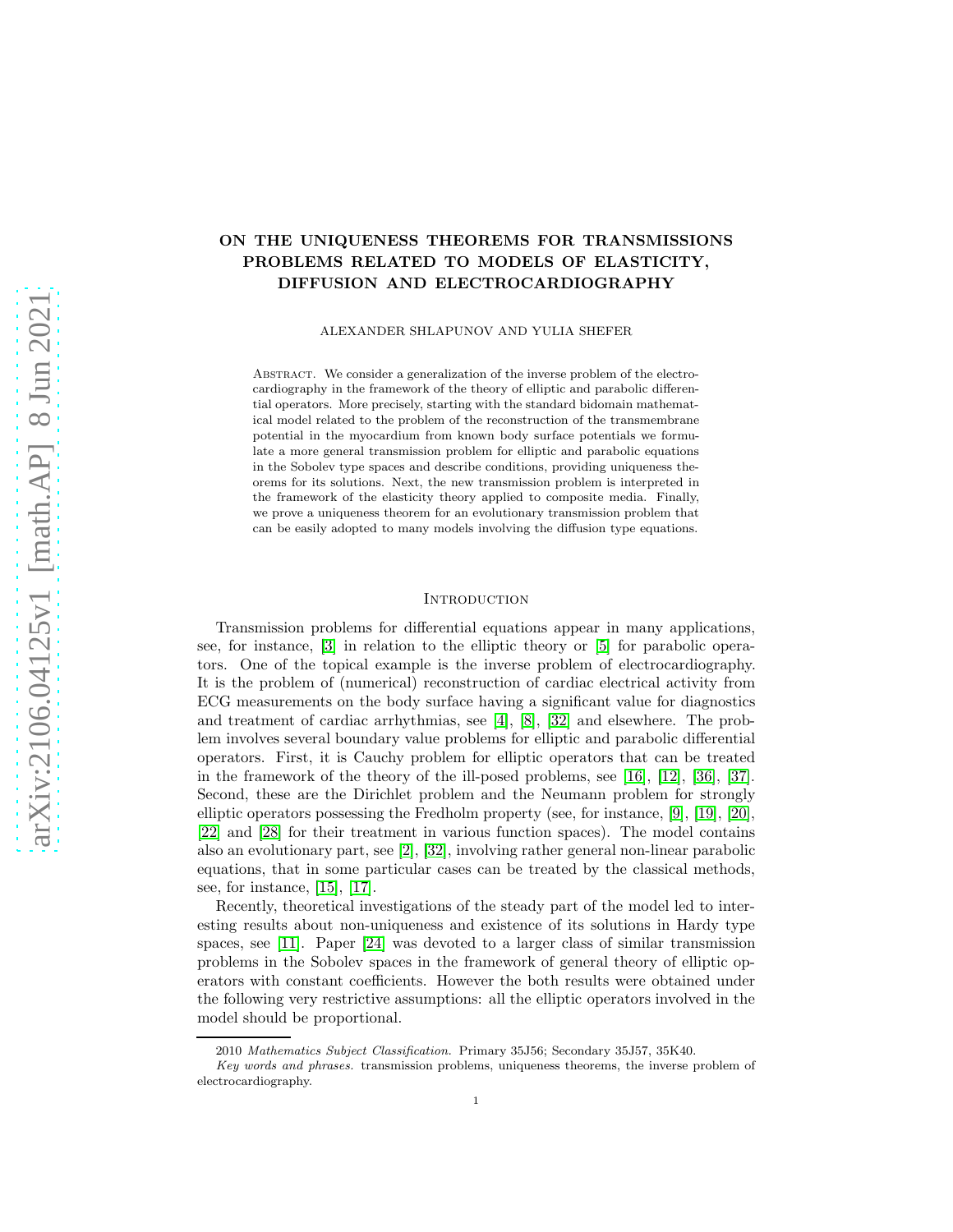In the present work, we aim to describe conditions, providing uniqueness theorems for essentially general transmission problems of this kind involving both elliptic and parabolic differential operators. As an example, the new steady transmission problem was interpreted in the framework of the elasticity theory applied to composite media. An uniqueness theorem was also proved for an evolutionary transmission problem that can be interpreted in the framework of the theory of diffusion processes.

## 1. The bidomain model of the electrocardiography

<span id="page-1-0"></span>Let  $\theta$  be a measurable set in  $\mathbb{R}^n$ ,  $n \geq 2$  (of course, for models of cardiology we may always restrict ourselves to  $n = 3$ ).

Denote by  $L^2(\theta)$  a Lebesgue space of functions on  $\theta$  with the inner product

$$
(u,v)_{L^2(\theta)} = \int_{\theta} v(x)u(x) \, dx.
$$

If D is a domain (an open connected set) in  $\mathbb{R}^n$  with a piecewise smooth boundary  $\partial D$ , then for  $s \in \mathbb{N}$  we denote by  $H^s(D)$  the standard Sobolev space with the inner product

$$
(u,v)_{H^s(D)} = \int_D \sum_{|\alpha| \le s} (\partial^{\alpha} v)(\partial^{\alpha} u) dx.
$$

As usual, denote by  $H_0^s(D)$  the closure of the subspace  $C_0^{\infty}(D)$  in  $H^s(D)$ , where  $C_0^{\infty}(D)$  is the linear space of functions with compact supports in D.

Next, given any non-integer  $s > 0$ , let  $H<sup>s</sup>(D)$  stand for the so-called Sobolev-Slobodetskii space. It can be defined as the completion of  $C^{\infty}(\overline{D})$  with respect to the norm

$$
||u||_{H^{s}(D)} = (||u||_{H^{[s]}(D)}^{2} + \iint_{D \times D} \sum_{|\alpha|=[s]} \frac{|\partial^{\alpha} u(x) - \partial^{\alpha} u(y)|^{2}}{|x - y|^{n+2(s-[s])}} dx dy\big)^{1/2},
$$

where  $[s]$  is the integer part of s, see [\[29\]](#page-23-14).

If the boundary  $\partial D$  of the domain D is sufficiently smooth, then, using the standard volume form  $d\sigma$  on the hypersurface  $\partial D$  induced from  $\mathbb{R}^n$ , we may consider the Sobolev-Slobodeckii spaces  $H^s(\partial D)$  on  $\partial D$ . Namely, let  $L^2(\partial D)$  be the Lebesgue space of functions on  $\partial D$  with the inner product

$$
(u,v)_{L^2(\partial D)} = \int_{\partial D} v(x)u(x) \ d\sigma(x).
$$

If  $0 < s < 1$  and  $\partial D \in C^1$  then we define  $H^s(\partial D)$  to be the completion of  $C^1(\partial D)$ with respect to the norm

$$
||u||_{H^{s}(\partial D)} = (||u||_{L^{2}(\partial D)}^{2} + \iint_{\partial D \times \partial D} \frac{|u(x) - u(y)|^{2}}{|x - y|^{n-1+2s}} d\sigma(x) d\sigma(y))^{1/2}.
$$

For  $s \geq 1$  we have to consider more smooth hypersurfaces. For instance, if  $\partial D \in$  $C^{[s]+1}$ ) then we may define the space  $H^s(\partial D)$  using local coordinates on  $\partial D$  and a suitable partition of unity.

It is known that the functions of  $H^s(D)$ , where  $s > 1/2$ , possess well-defined traces on the Lipschitz surface  $\partial D$ . For  $s \in \mathbb{N}$ , the trace operator

(1.1) 
$$
t_s: H^s(D) \to H^{s-1/2}(\partial D)
$$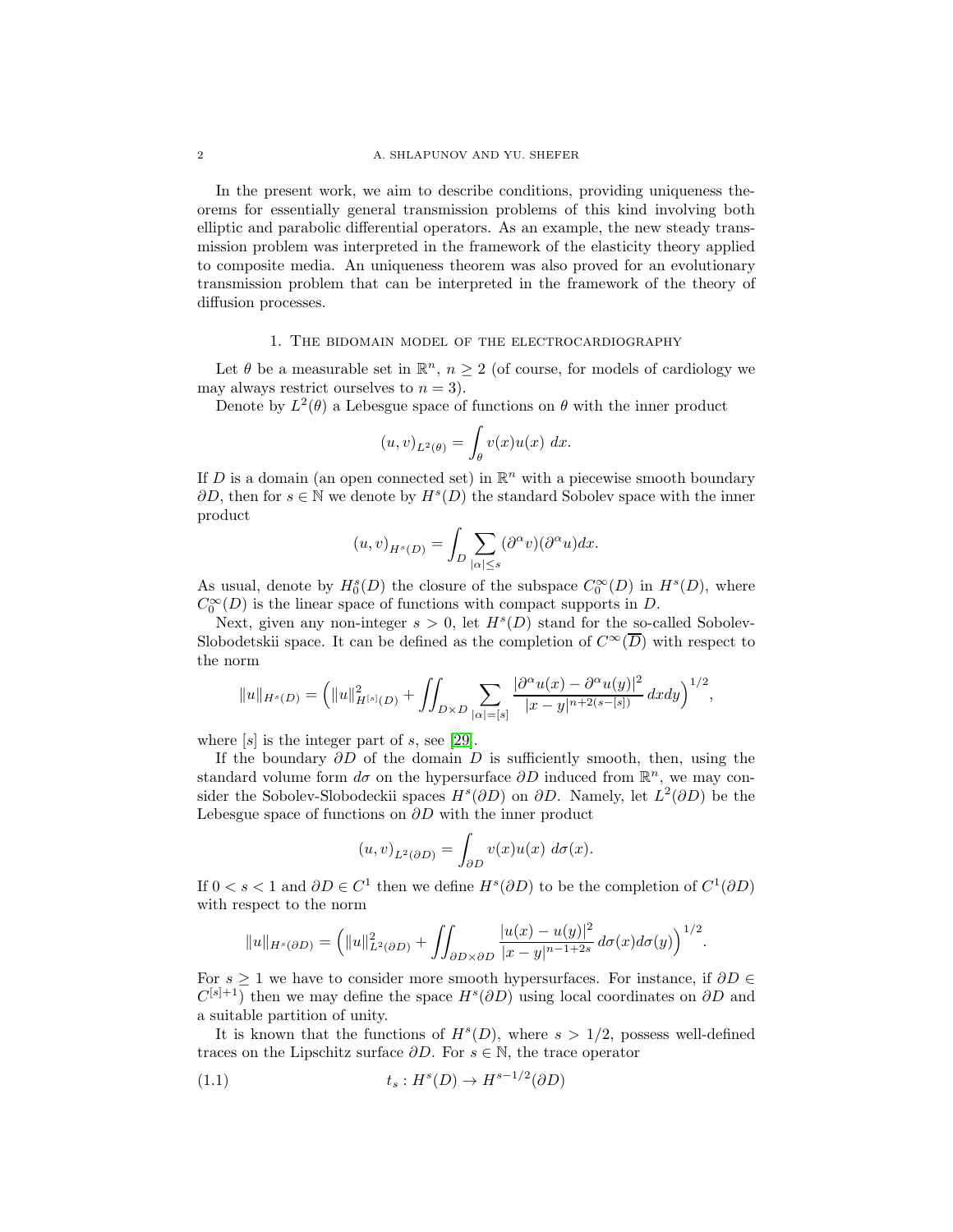obtained in this way acts continuously, if  $\partial D \in C^s$ ; moreover, in this case it possesses a bounded right inverse, see for instance [\[18,](#page-23-15) Ch. 1, § 8].

Let us consider now a mathematical model describing the electrical activity of the heart. Assume that the myocardial domain  $\Omega_m$  is surrounded by a volume conductor  $\Omega_b$ . The total domain, including the myocardium and the human torso  $\Omega = \Omega_b \cup \overline{\Omega}_m$ , where  $\overline{\Omega}_m$  is the closure of heart domain, is surrounded by a nonconductive medium (air). Assuming that intracellular, extracellular and extracardiac media are homogeneous and isotropic, denote by  $M_i$ ,  $M_e$ ,  $M_b$  the conductivity matrices in the intra-, extracellular and extracardiac spaces, and by  $\nu_i$ ,  $\nu_e$  the outward normal vectors to the surfaces of the heart and body volume  $(\Omega_m$  and  $\Omega_b)$ , respectively.

Denote by  $\nabla$  the gradient operator and by div the divergence operator in  $\mathbb{R}^n$ . It is convenient to set

<span id="page-2-4"></span>
$$
\Delta_e = -\text{div } M_e \nabla, \, \Delta_i = -\text{div } M_i \nabla, \, \Delta_b = -\text{div } M_b \nabla.
$$

Assuming that  $M_i$ ,  $M_e$ ,  $M_b$  are symmetric non-degenerate  $(n \times n)$ -matrices with real entries, satisfying

(1.2) 
$$
\zeta \cdot M \zeta = \zeta^T M \zeta > 0 \text{ for each } \zeta \in \mathbb{R}^n \setminus \{0\},
$$

we obtain strongly elliptic operators  $\Delta_e$ ,  $\Delta_i$ ,  $\Delta_b$  with constant coefficients.

If the functions  $u_i, u_e$  over  $\Omega_m$ , and the function  $u_b$  over  $\Omega_b$  stand for intra-, extracellular and extracardiac (electrical) potentials, respectively, then the intra-, extracellular and extracardiac (electrical) currents are given by

<span id="page-2-1"></span><span id="page-2-0"></span>
$$
J_i = -M_i \nabla u_i, J_e = -M_e \nabla u_e, J_b = -M_b \nabla u_b,
$$

respectively. As the intracellular (electrical) charge  $q_i$  and the extracellular charge  $q_e$  should be balanced in the heart tissue, using the divergence operator, we arrive at the following equations involving the time variable t:

(1.3) 
$$
\frac{\partial (q_i + q_e)}{\partial t} = 0 \text{ in } \Omega_m,
$$

(1.4) 
$$
-\Delta_i u_i = \frac{\partial q_i}{\partial t} + \chi I_{\text{ion}} \text{ in } \Omega_m,
$$

(1.5) 
$$
-\Delta_e u_e = \frac{\partial q_e}{\partial t} - \chi I_{\text{ion}} \text{ in } \Omega_m,
$$

where  $I_{\text{ion}}$  is the ionic current across the cell membrane and  $\chi I_{\text{ion}}$  is ionic current per unit tissue. Of course, the charge densities  $q_i$ ,  $q_e$  and the potentials  $u_e$ ,  $u_i$  are actually defined on different domains: extracellular and intracellular spaces, respectively. Thus, equations  $(1.3)$ ,  $(1.4)$  and  $(1.5)$  reflect the fact that a homogenization procedure is at the bottom of the considered model.

Next, combining [\(1.3\)](#page-2-0), [\(1.5\)](#page-2-2) [\(1.4\)](#page-2-1) we obtain the conservation law for the total current  $(J_i + J_e)$ :

<span id="page-2-3"></span><span id="page-2-2"></span>
$$
\Delta_i u_i + \Delta_e u_e = 0 \text{ in } \Omega_m.
$$

In the heart surrounded by a conductor, the normal component of the total current should be continuous across the boundary of the heart:

(1.6) 
$$
\nu_i \cdot (J_i + J_e) = \nu_i \cdot J_b \text{ on } \partial \Omega_m.
$$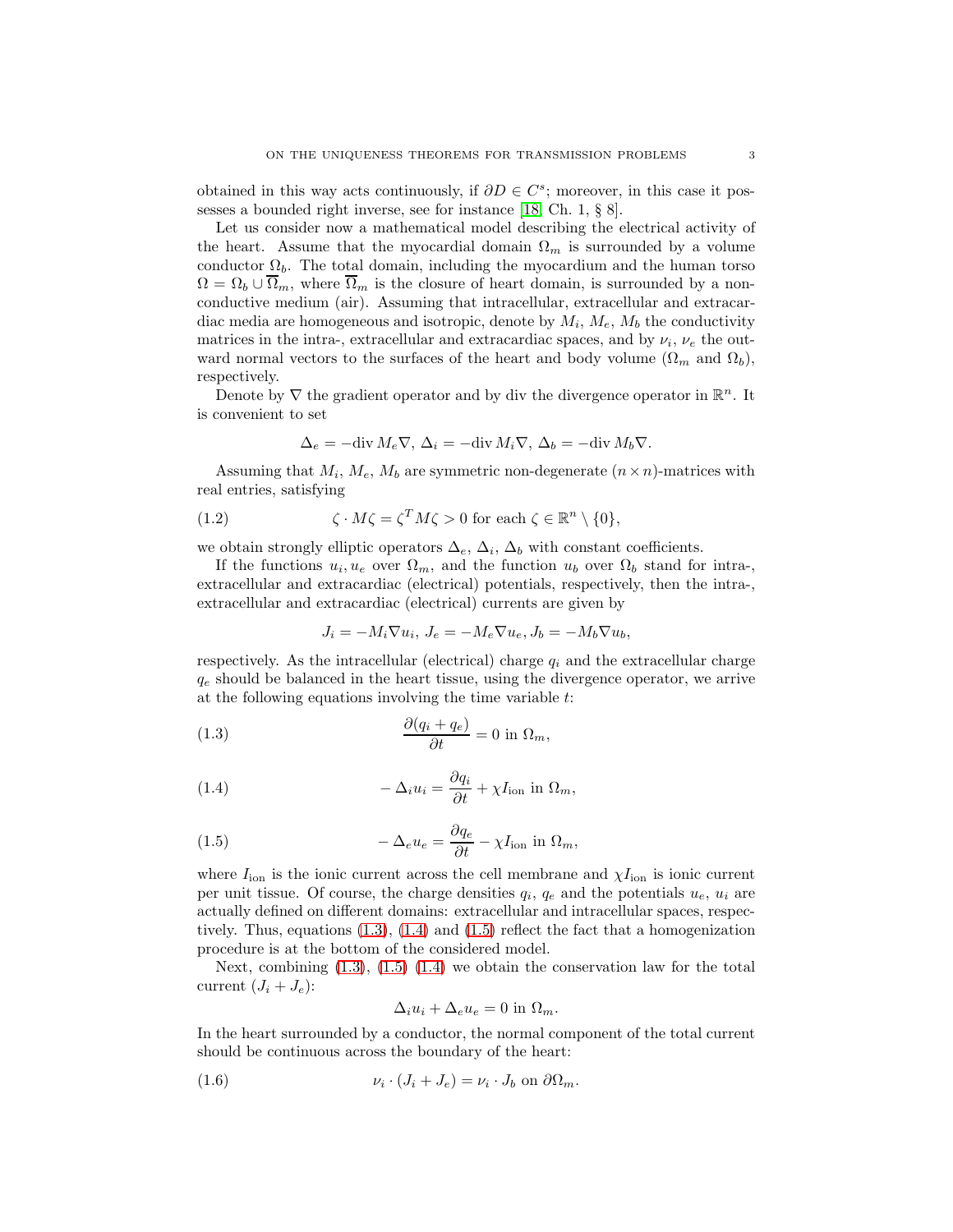Taking in account the current behaviour at the torso, we arrive at a steady-state version of the bidomain model of the electrocardiography [\[8\]](#page-23-2), [\[4\]](#page-23-1), [\[32\]](#page-24-0):

<span id="page-3-4"></span>(1.7) ∆iu<sup>i</sup> + ∆eu<sup>e</sup> = 0 in Ωm,

<span id="page-3-5"></span>
$$
\Delta_b u_b = 0 \text{ in } \Omega_b,
$$

<span id="page-3-6"></span>
$$
(1.9) \t\t u_e = u_b \text{ on } \partial\Omega_m,
$$

<span id="page-3-0"></span>(1.10) 
$$
\nu_i \cdot (M_e \nabla u_e) = -\nu_e \cdot (M_b \nabla u_b) \text{ on } \partial \Omega_m,
$$

<span id="page-3-1"></span>(1.11) 
$$
\nu_i \cdot (M_i \nabla u_i) = 0 \text{ on } \partial \Omega_m,
$$

<span id="page-3-7"></span>(1.12) 
$$
\nu_e \cdot (M_b \nabla u_b) = 0 \text{ on } \partial \Omega,
$$

where  $(1.10)$ ,  $(1.11)$  are consequences of  $(1.6)$  and the assumption that the intracellular domain is completely insulated.

However, the primary equations [\(1.3\)](#page-2-0), [\(1.4\)](#page-2-1), [\(1.5\)](#page-2-2) are actually evolutionary. That is why the model contains a large evolutionary part, too. For example, [\(1.4\)](#page-2-1), [\(1.5\)](#page-2-2) imply

<span id="page-3-2"></span>(1.13) 
$$
-\Delta_i u_i + \Delta_e u_e = \frac{\partial (q_i - q_e)}{\partial t} + 2\chi I_{\text{ion}} \text{ in } \Omega_m \times (0, T),
$$

On the other hand, the so-called transmembrane potenitial

<span id="page-3-3"></span>
$$
v=u_i-u_e
$$

satisfies

(1.14) 
$$
u_i - u_e = \frac{1}{2} \frac{q_i - q_e}{\chi C_m} \text{ in } \Omega_m
$$

where  $C_m$  is the capacitance of the cell membrane. Thus, using  $(1.13)$  and  $(1.14)$ we arrive at the so-called cable equation

<span id="page-3-10"></span>(1.15) 
$$
\frac{1}{2\chi} \left( -\Delta_i u_i + \Delta_e u_e \right) = C_m \frac{\partial (u_i - u_e)}{\partial t} + I_{\text{ion}} \text{ in } \Omega_m \times (0, T),
$$

see, for instance, [\[32,](#page-24-0) §2.2.2]. Of course, there are many possibilities to supplement the model by more advanced and complicated relations.

We begin the discussion from the following problem that is known as the steady inverse problem of the electrocardiography.

<span id="page-3-8"></span>**Problem 1.1.** Given the values of electrical potential  $u_b$  on the boundary of the body

<span id="page-3-9"></span>
$$
(1.16) \t\t u_b = f_0 \text{ on } \partial\Omega,
$$

find the intracellular potential  $u_i$  and extracellular potential  $u_e$  in  $\Omega_m$  and extracardiac potential  $u_b$  in  $\Omega_b$ , satisfying equations [\(1.7\)](#page-3-4), [\(1.8\)](#page-3-5) and boundary conditions  $(1.9)-(1.12).$  $(1.9)-(1.12).$  $(1.9)-(1.12).$  $(1.9)-(1.12).$ 

Note that Problem [1.1](#page-3-8) includes the Cauchy problem [\(1.8\)](#page-3-5), [\(1.12\)](#page-3-7), [\(1.16\)](#page-3-9) for the elliptic operator  $\Delta_b$  that is usually ill-posed in all the standard function spaces, see, for instance, [\[16\]](#page-23-3), [\[36\]](#page-24-1), or elsewhere. The uniqueness theorem for the Cauchy problem related to elliptic equations (see, for example, [\[27,](#page-23-16) Theorem 2.8]) provides the uniqueness of the potential  $u<sub>b</sub>$  in the Lebesgue and the Sobolev type spaces if it exists. However, the uniqueness of the potentials  $u_i$ ,  $u_e$ , satisfying relations  $(1.7)-(1.12)$  $(1.7)-(1.12)$  $(1.7)-(1.12)$ ,  $(1.16)$  and the transmembrane potential v was not mathematically established.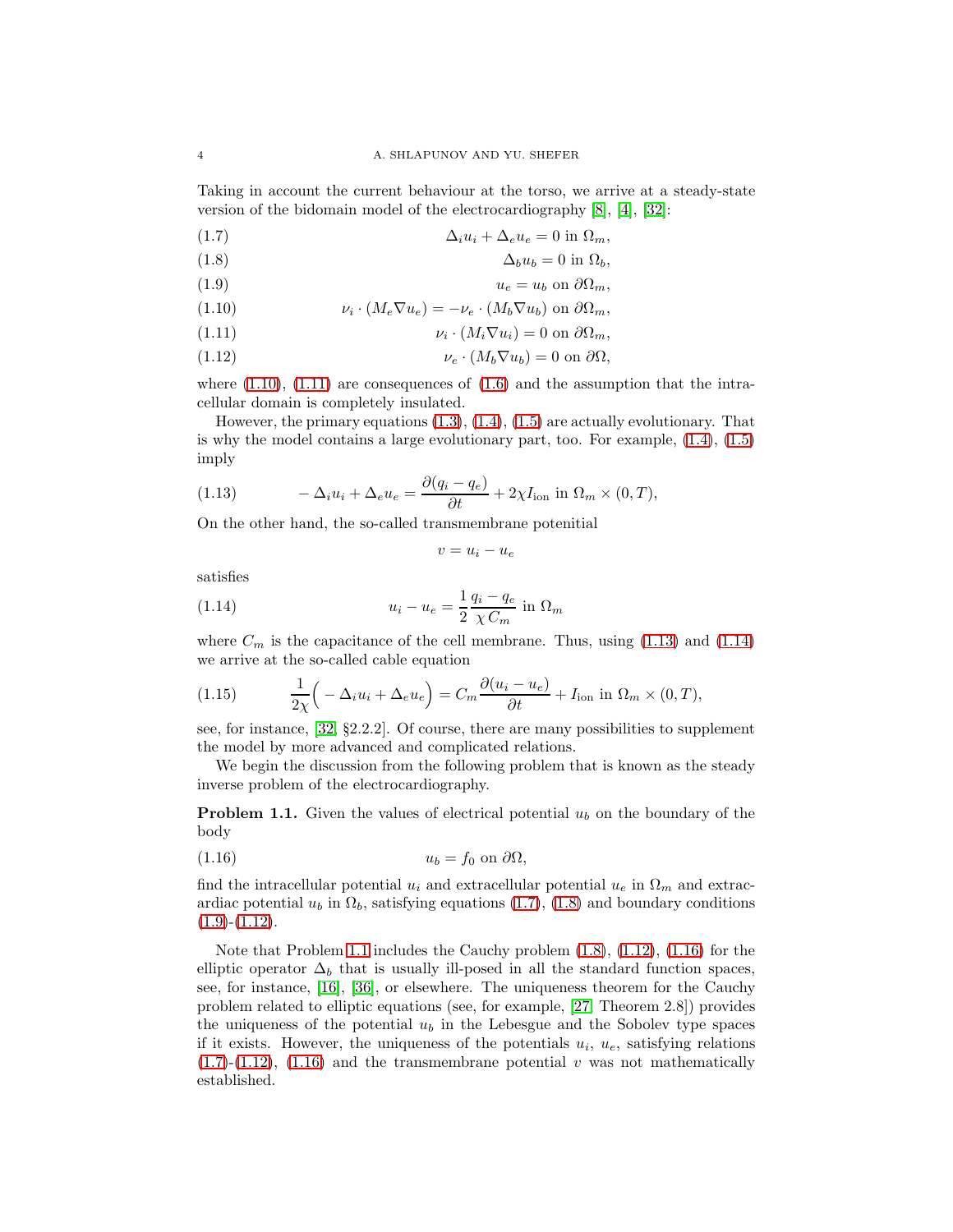The uniqueness of solutions to Problem [1.1](#page-3-8) was investigated in [\[11\]](#page-23-12) in Hardy type spaces over smooth domains:

$$
\mathcal{H}(\Omega) = \{ u \in H^1(\Omega), \, \frac{\partial u}{\partial \nu} \in L^2(\partial \Omega), \, \Delta u \in L^2(\Omega) \}
$$

where  $\Delta = \sum_{j=1}^n \frac{\partial^2}{\partial x_j^2}$  $\frac{\partial^2}{\partial x_j^2}$  is the usual Laplace operator in  $\mathbb{R}^n$  and  $\frac{\partial}{\partial \nu}$  is the normal derivative with respect to  $\partial\Omega$ . However it was essential in [\[11\]](#page-23-12) that the matrices  $M_i$ ,  $M_e$ , were proportional:

<span id="page-4-4"></span>
$$
M_e = \gamma M_i
$$

with some positive number  $\gamma$ . In particular, this means that a linear change of variables reduces the consideration to the situation where

(1.17) 
$$
\Delta_i = -\sigma_i \Delta, \Delta_e = -\sigma_e \Delta, \gamma = \frac{\sigma_e}{\sigma_i},
$$

and  $\sigma_i$ ,  $\sigma_e$ , are positive numbers characterizing the electrical conductivity of the corresponding media. It was proved that under this very restrictive assumption the null-space of Problem [1.1](#page-3-8) consists of all the triples

(1.18) 
$$
\begin{cases} u_b = 0 \quad \text{in} \quad \Omega_b, \\ u_e = u \quad \text{in} \quad \Omega_m, \\ u_i = -\frac{\sigma_e}{\sigma_i}u + c \quad \text{in} \quad \Omega_m, \end{cases}
$$

where c is an arbitrary constant and u is an arbitrary function from  $\mathcal{H}(\Omega_m)$  satisfying

<span id="page-4-2"></span>
$$
u = \frac{\partial u}{\partial \nu} = 0 \text{ on } \partial \Omega_m,
$$

cf. Theorem [2.4](#page-9-0) below. In this way the so-called transmembrane potential  $v$  can be defined on  $\partial\Omega_m$  up to an arbitrary constant summand c; it can be uniquely defined on  $\partial\Omega_m$  if we supplement the bidomain model with the following calibration assumption that always is achievable for isotropic conductivity: there is a constant  $c_0$  such that

(1.19) 
$$
\int_{\partial\Omega_m} (u_i + c_0 u_e)(y) d\sigma(y) = 0.
$$

As for the Existence Theorem for Problem [1.1,](#page-3-8) the ill-posed Cauchy problem  $(1.8)$ ,  $(1.12)$ ,  $(1.16)$  can be treated with the standard regularization methods de-scribed in [\[12\]](#page-23-4), [\[16\]](#page-23-3), [\[36\]](#page-24-1). Moreover for the potentials  $u_i, u_e$  in this very particular case we have

<span id="page-4-1"></span>(1.20) 
$$
u_i = -\frac{\sigma_e}{\sigma_i} u_e + \frac{\sigma_e}{\sigma_i} \mathcal{N}_i(0, \nu_i \cdot (M_b \nabla u_b)) + c
$$

where c is an arbitrary constant,  $u_e$  is an arbitrary function from  $\mathcal{H}(\Omega_m)$  satisfying  $(1.9)$ ,  $(1.10)$  and  $\mathcal{N}_i(g, u_0)$  is the unique solution to the Neumann problem

<span id="page-4-0"></span>(1.21) 
$$
\begin{cases} \Delta_i \mathcal{N}_i(g, u_0) = g & \text{in } \Omega_m, \\ \nu_i \cdot (M_i \nabla u) \mathcal{N}_i(g, u_0) = u_0 & \text{on } \partial \Omega_m, \end{cases}
$$

satisfying

<span id="page-4-3"></span>(1.22) 
$$
\int_{\partial D} \mathcal{N}_i(g, u_0)(x) d\sigma(x) = 0.
$$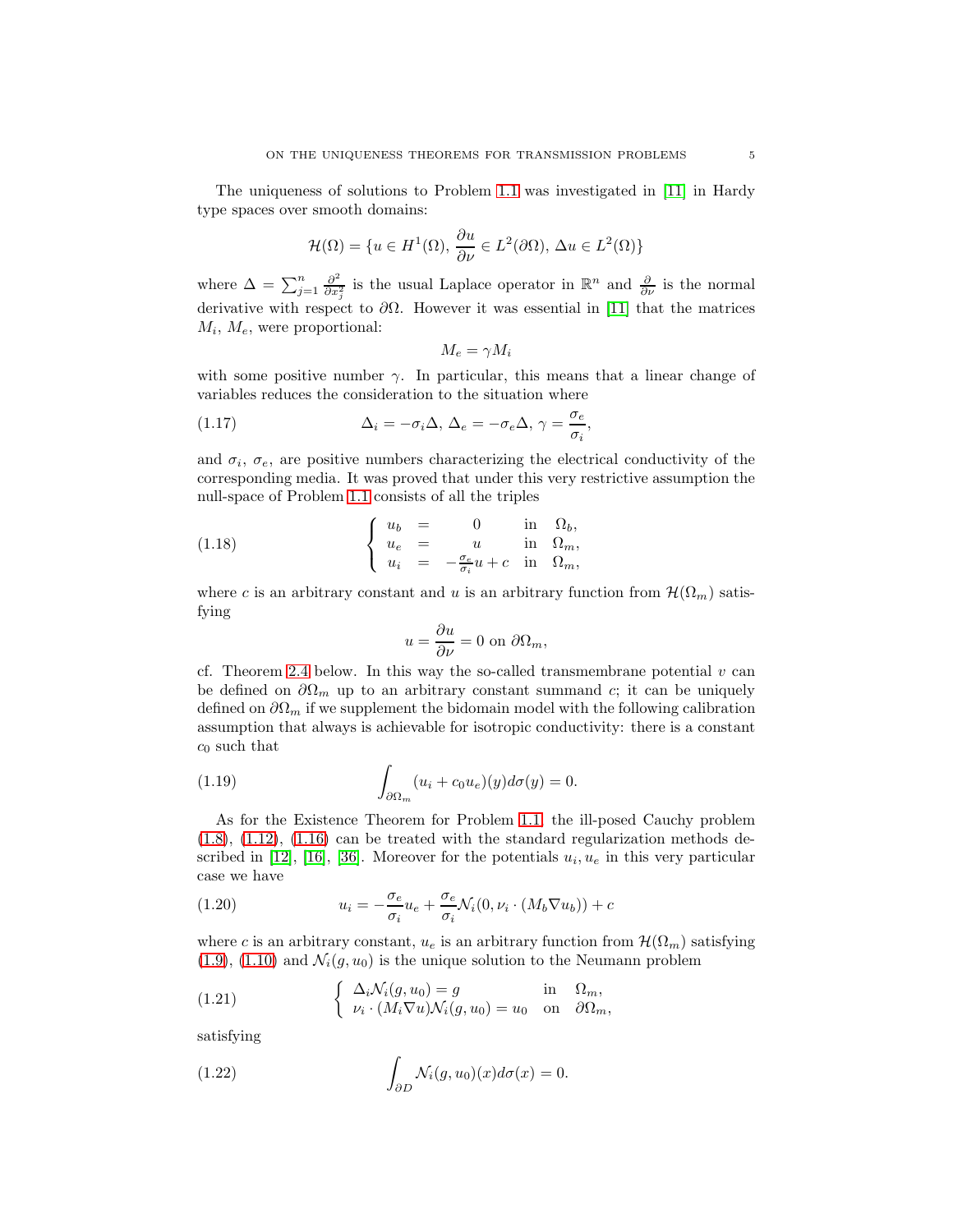Of course, Problem [1.21](#page-4-0) is not always solvable but it has the Fredholm property in many Sobolev type spaces. More precisely, it is solvable in the standard Sobolev spaces if and only if

<span id="page-5-0"></span>(1.23) 
$$
\int_{\partial\Omega_m} u_0 d\sigma + \int_{\Omega_m} g dx = 0,
$$

see, for instance, [\[28\]](#page-23-9). The last identity can be easily verified for the data chosen in [\(1.20\)](#page-4-1) because of the relations in the bidomain model, see also Theorem [2.5](#page-11-0) below for a more general situation. Again, if calibration assumption [\(1.19\)](#page-4-2) holds for the pair  $u_i$ ,  $u_e$  then the constant c in [\(1.20\)](#page-4-1) may be uniquely defined by

(1.24) 
$$
c = -c_0 \left( \int_{\partial \Omega_m} d\sigma(y) \right)^{-1} \int_{\partial \Omega_m} u_b(y) d\sigma(y).
$$

In particular, this scheme gives a possibility to find the potential  $u_b$  in  $\Omega_b$  and the potentials  $u_i, u_e, v$  on  $\partial \Omega_m$ .

But, from mathematical point of view, this means that in the present form the steady part of the bidomain model  $(1.7)$ – $(1.12)$ ,  $(1.16)$  has too many degrees of freedom. It seems, that one equation related to the potentials  $u_i$ ,  $u_e$  in  $\Omega_m$  is still missing.

In the next sections we will discuss what kind of equation can be added to steady bidomain model even in a much more general situation in order to provide uniqueness of its solutions. We will also discuss the uniqueness of solutions to an evolutionary bidomain model.

### 2. A more general steady problem

<span id="page-5-1"></span>Let us consider a more general steady problem. With this purpose, recall that a linear (matrix) differential operator

$$
A(x,\partial) = \sum_{|\alpha| \le m} A_{\alpha}(x)\partial^{\alpha}
$$

of order m with  $(l \times k)$ -matrices  $A_{\alpha}(x)$ , having entries from  $C^{\infty}(X)$  on an open set  $X \subset \mathbb{R}^n$ , is called an operator with injective symbol on X if  $l \geq k$  and for its principal symbol

$$
\sigma(A)(x,\zeta) = \sum_{|\alpha|=m} A_{\alpha}(x)\zeta^{\alpha}
$$

we have

$$
rang(\sigma(A)(x,\zeta)) = k \text{ for any } x \in X, \zeta \in \mathbb{R}^n \setminus \{0\}.
$$

An operator A is called (Petrovsky) elliptic, if  $l = k$  and its symbol is injective (or, the same, non-degenerate) on  $X$ .

Then let  $S_A(D)$  be the space of generalized solutions to the equation  $Ah = 0$  in a domain D. If the operator A has an injective symbol and its coefficients are real analytic, then the Petrovsky theorem yields that the elements of the space  $S<sub>A</sub>(D)$ are real analytic vector functions in D.

An operator  $L(x, \partial)$  is called strongly elliptic if it is elliptic, its order is even (and equals to  $2m$ ) and there is a positive constant  $c_0$  such that

$$
(-1)^m \Re(w^* \sigma(L)(x, \zeta) w) \ge c_0 |\zeta|^{2m} |w|^2 \text{ for any } x \in X, \zeta \in \mathbb{R}^n, w \in \mathbb{C}^k
$$

where  $w^* = \overline{w}^T$  and  $w^T$  is the transposed vector for  $w \in \mathbb{C}^k$ .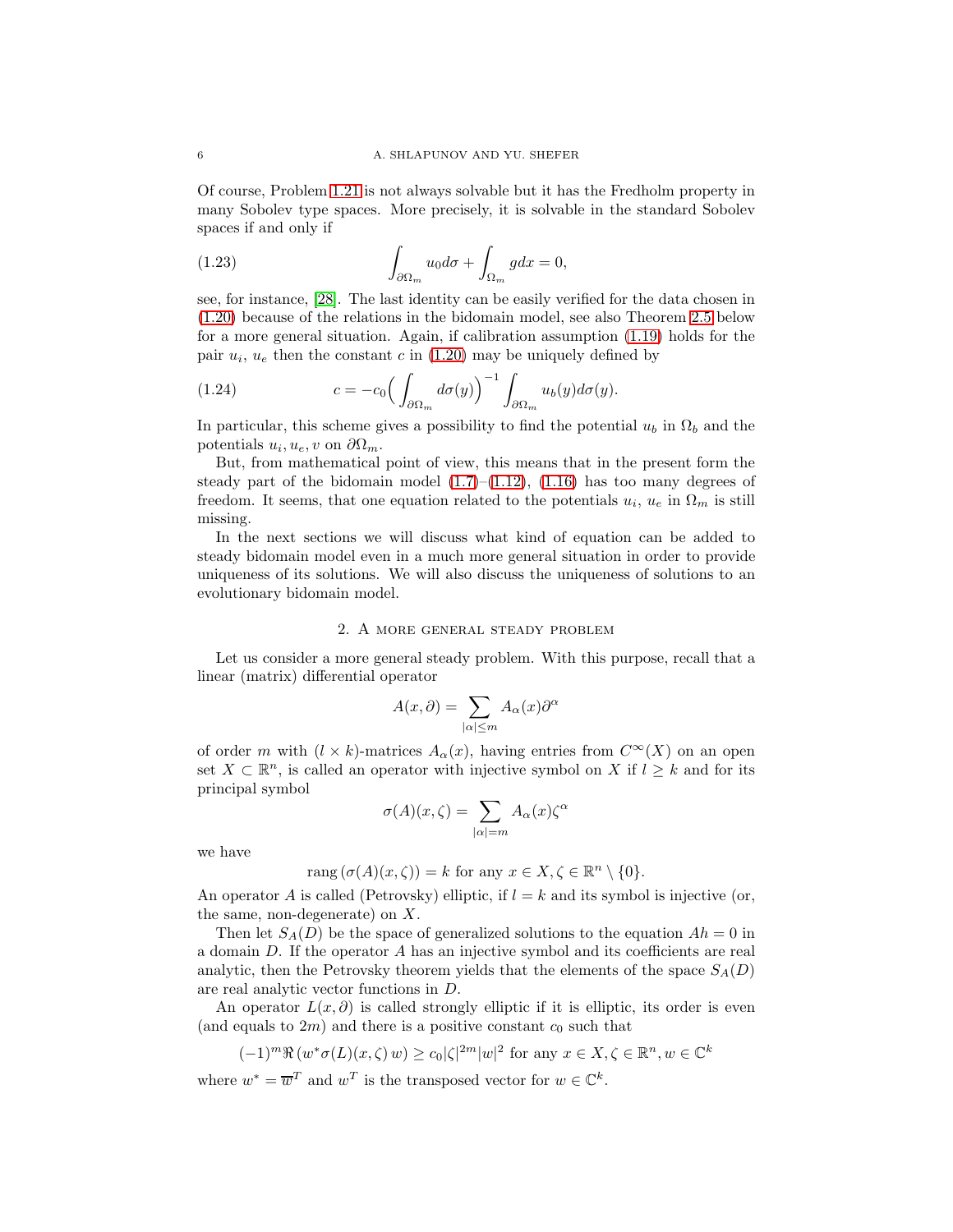Actually, any operator  $A^*A$  is strongly elliptic of order 2m if the principal symbol of A is injective and

$$
A^*(x,\partial) = \sum_{|\alpha| \le m} (-1)^{|\alpha|} \partial^{\alpha} (A^*_{\alpha}(x) \cdot)
$$

is the formal adjoint for A with the adjoint matrices  $A^*_{\alpha}(x)$ . The typical operator of such type are the (minus) Laplacians

$$
-\Delta = \nabla^* \nabla = -\text{div }\nabla, \, \Delta_M = -\text{div } M \nabla,
$$

where M is a self-adjoint non-negative non-degenerate  $(n \times)$ -matrix with constant entries.

Next, we recall that a set of linear differential operators  $\{B_0, B_1, \ldots B_{m-1}\}\$ is called a  $(k \times k)$ -matrix Dirichlet system of order  $(m-1)$  on  $\partial D$  if

1) the operators are defined in a neighbourhood of  $\partial D$ ;

2) the order of the differential operator  $B_i$  equals to j;

3) the map  $\sigma(B_j)(x,\nu(x)) : \mathbb{C}^k \to \mathbb{C}^k$  is bijective for each  $x \in \partial D$ , where  $\nu(x)$ will denote the outward normal vector to the hypersurface  $\partial D$  at the point  $x \in \partial D$ , see [\[22\]](#page-23-8), [\[36,](#page-24-1) §9.2.2].

According to the Trace Theorem, if  $\partial D \in C^s$ ,  $s \geq m \geq 1$  then each operator  $B_j$ induces a bounded linear operator

(2.1) 
$$
B_j : [H^s(D)]^k \to [H^{s-j-1/2}(\partial D)]^k.
$$

Easily, if a first order operator A has injective symbol in a neighbourhood of the closure  $\overline{D}$  of a smooth domain D then the pair  $\{I_k, \sigma^*(A)(\nu)A\}$  is a Dirichlet system of the second order near  $\partial D$  where  $I_k$  is the unit  $(k \times k)$ -matrix.

Now we may proceed with the formulation of the transmission problem.

Let  $\Omega_m$  and  $\Omega$  be smooth bounded domains in  $\mathbb{R}^n$ ,  $n \geq 2$ , such that  $\Omega \supset$  $\overline{\Omega}_m$  where  $\overline{\Omega}_m$  is the closure of the domain  $\Omega_m$ . We set  $\Omega_b = \Omega \setminus \overline{\Omega}_m$ . Denote by  $A^{(i)}$ ,  $A^{(e)}$ ,  $A^{(b)}$  matrix differential operators with real analytic coefficients and injective symbols in some neighbourhoods  $U_m$  and  $U_b$  of the compacts  $\overline{\Omega}_m$  and  $\overline{\Omega}_b$ , respectively. Then the differential operators

$$
\Delta^{(e)} = (A^{(e)})^* A^{(e)}, \, \Delta^{(b)} = (A^{(i)})^* A^{(i)}, \, \Delta^{(b)} = (A^{(b)})^* A^{(b)}
$$

are elliptic and strongly elliptic over  $U_m$  and  $U_b$ , respectively.

We also fix the first order  $(k \times k)$ -matrix boundary operators  $B_1^{(b)}$  near  $\partial \Omega_b$  and  $B_1^{(i)}$ ,  $B_1^{(e)}$  near  $\partial\Omega_m$  such that  $(I_k, B_1^{(b)})$ ,  $(I_k, B_1^{(i)})$  and  $(I_k, B_1^{(e)})$  are Dirichlet pairs and

<span id="page-6-1"></span>(2.2) 
$$
\int_{\partial\Omega_m} v^* B_1^{(i)} u d\sigma = \int_{\Omega_m} \left( (A^{(i)} v)^* A^{(i)} u - v^* \Delta^{(i)} u \right) dy,
$$

<span id="page-6-3"></span>(2.3) 
$$
\int_{\partial\Omega_m} v^* B_1^{(e)} u d\sigma = \int_{\Omega_m} \left( (A^{(e)} v)^* A^{(e)} u - v^* \Delta^{(e)} u \right) dy
$$

for all  $u \in [H^2(\Omega_m)]^k$ ,  $v \in [H^1(\Omega_m)]^k$ ,

<span id="page-6-2"></span>(2.4) 
$$
\int_{\partial\Omega_b} v^* B_1^{(b)} u d\sigma = \int_{\Omega_b} \left( (A^{(b)} v)^* A^{(b)} u - v^* \Delta^{(b)} u \right) dy
$$

for all  $u \in [H^2(\Omega_b)]^k$ ,  $v \in [H^1(\Omega_b)]^k$ . For instance, one may take

<span id="page-6-0"></span>
$$
(2.5) \quad B_1^{(b)} = \sigma^*(A^{(b)})(\nu_e)A^{(b)}, \ B_1^{(i)} = \sigma^*(A^{(i)})(\nu_i)A^{(i)}, \ B_1^{(e)} = \sigma^*(A^{(e)})(\nu_i)A^{(e)},
$$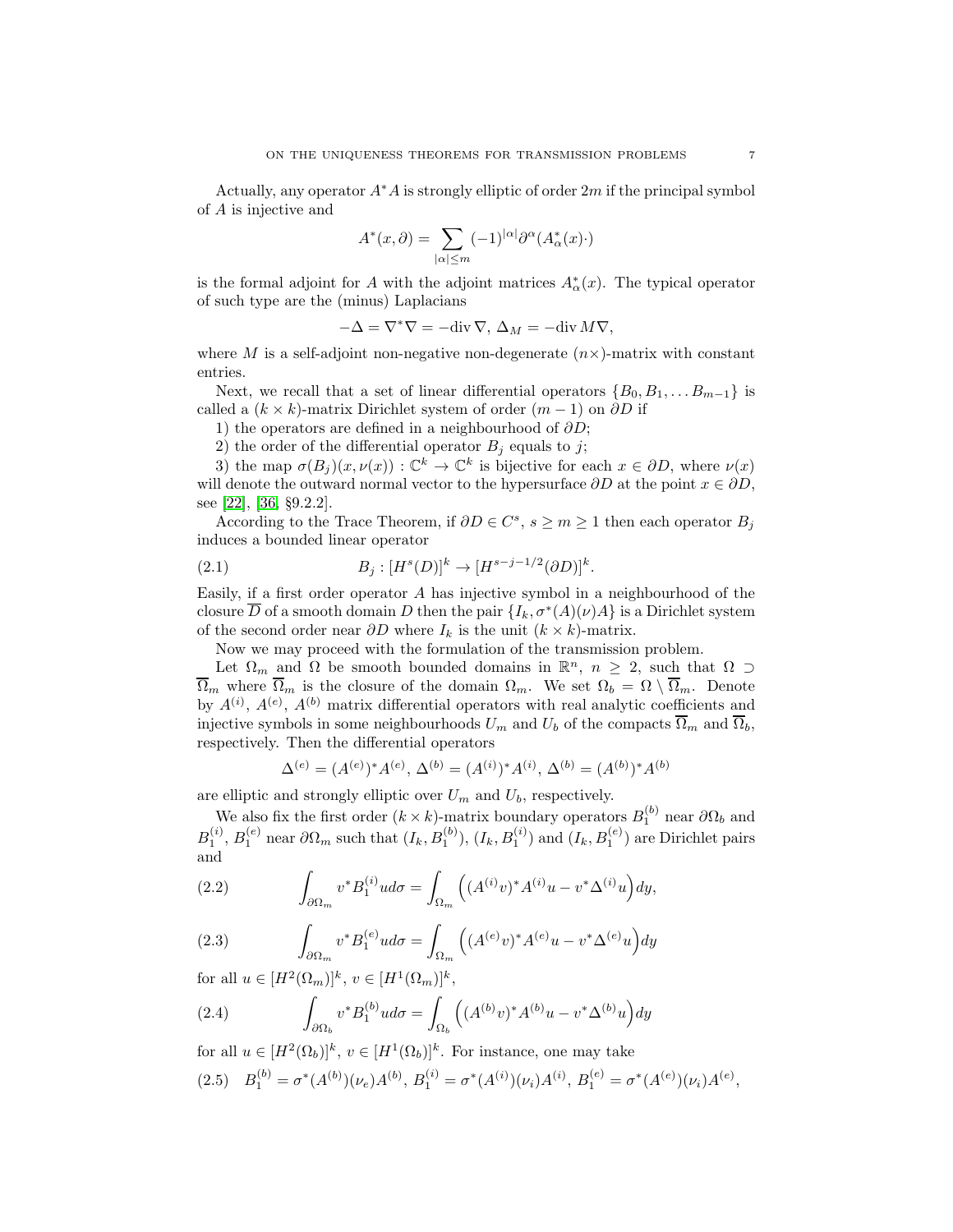where  $\nu_i$  and  $\nu_e$  are the outward normal vectors to the surfaces  $\Omega_m$  and  $\Omega_b$ , respectively, because by Ostrogradsky-Gauss formula we have:

(2.6) 
$$
\int_{\partial D} v^* \sigma^*(A)(\nu) A u d\sigma = \int_D ((Av)^* Au - v^* A^* Au) dx
$$

for all  $v \in [H^1(D)]^k$ ,  $u \in [H^2(D)]^k$  and any first order differential operator A with an injective symbol over  $\overline{D}$ .

<span id="page-7-0"></span>**Problem 2.1.** Let  $s \geq 2$  and  $\alpha_i, \alpha_e, \beta_e, \beta_i \in \mathbb{R}, \alpha_e^2 + \alpha_i^2 \neq 0, \beta_e^2 + \beta_i^2 \neq 0$ . Given vector functions

$$
f \in [H^{s-2}(\partial \Omega)]^k, f_0 \in [H^{s-1/2}(\partial \Omega)]^k, f_1 \in [H^{s-3/2}(\partial \Omega)]^k,
$$

find, if possible, vector functions  $u_i, u_e \in [H^s(\Omega_m)]^k$ ,  $u_b \in [H^s(\Omega_b)]^k$  satisfying  $\alpha$  and  $\alpha$ 

<span id="page-7-1"></span>(2.7) 
$$
\alpha_i \Delta^{(i)} u_i + \alpha_e \Delta^{(e)} u_e = 0 \text{ in } \Omega_m,
$$

<span id="page-7-4"></span>
$$
\Delta^{(b)}u_b = f \text{ in } \Omega_b,
$$

<span id="page-7-8"></span>
$$
(2.9) \t\t u_e = u_b \text{ on } \partial\Omega_m,
$$

<span id="page-7-9"></span>(2.10) 
$$
B_1^{(e)}u_e = \beta_e B_1^{(b)}u_b \text{ on } \partial\Omega_m,
$$

<span id="page-7-2"></span>(2.11) 
$$
B_1^{(i)}u_i = \beta_i B_1^{(b)} u_b \text{ on } \partial \Omega_m,
$$

<span id="page-7-5"></span>
$$
(2.12) \t\t B_1^{(b)}u_b = f_1 \text{ on } \partial\Omega,
$$

<span id="page-7-6"></span>
$$
(2.13) \t\t\t u_b = f_0 \text{ on } \partial \Omega.
$$

Besides we will use below an assumption that is similar to calibration relation  $(1.19)$ : there is a constant  $c_0$  such that

<span id="page-7-7"></span>
$$
(2.14) \quad \int_{\partial\Omega_m} h^*(y)(u_i + c_0 u_e)(y)d\sigma(y) = 0 \text{ for all } h \in S_{A^{(i)}}(\Omega_m) \cap [H^s(\Omega_m)]^k.
$$

Problem [2.1](#page-7-0) was considered in [\[24\]](#page-23-13) in the Sobolev spaces over smooth domains under the following rather restrictive but partially natural assumptions:

- 1) the coefficients of the operators  $A^{(i)}$ ,  $A^{(e)}$ ,  $A^{(b)}$  are constants;
- 2) there is a constant  $\gamma > 0$  such that  $A^{(e)} = \sqrt{\gamma} A^{(i)}$ ;
- 3) the spaces  $S_{A^{(e)}}(\Omega_m) \cap [H^2(\Omega_m)]^k$  and  $S_{A^{(b)}}(\Omega) \cap [H^2(\Omega)]^k$  coincide;
- 4) boundary operators  $B_1^{(b)}$ ,  $B_1^{(i)}$ ,  $B_1^{(e)}$  are given by [\(2.5\)](#page-6-0);
- 5)  $\alpha_i = 1, \alpha_e = 1, \beta_e = -1, \beta_i = 0, f_1 \equiv 0, f \equiv 0;$
- 6) the Shapiro-Lopatinsky conditions are fulfilled for the pair of differential operators  $(\Delta^{(i)}, B_1^{(i)})$  over  $\overline{\Omega}_m$ , see [\[1,](#page-22-2) Chapter 1, §3, condition II for  $q = 0$ ], [\[23\]](#page-23-17) or elsewhere.

Only assumption 6) from the list is essential for our considerations because re-lations [\(2.7\)](#page-7-1), [\(2.11\)](#page-7-2) lead us to the following Neumann problem: given pair  $g \in$  $[H^{s-2}(\Omega_m)]^k$  and  $u_1 \in [H^{s-3/2}(\partial \Omega_m)]^k$ , find, if possible, a function  $u \in [H^s(\Omega_m)]^k$ such that

(2.15) 
$$
\begin{cases} \Delta^{(i)} u = g & \text{in} \quad \Omega_m, \\ B_1^{(i)} u = u_1 & \text{on} \quad \partial \Omega_m, \end{cases}
$$

see, for instance, [\[28\]](#page-23-9). More precisely, the Shapiro-Lopatinsky conditions provide that problem [\(2.15\)](#page-7-3) has the Fredholm property. Practically, under [\(2.2\)](#page-6-1), they are equivalent to the following bound: there is a positive constant  $c_i$  such that

<span id="page-7-3"></span>
$$
||u||_{H^1(\Omega_m)} \le c_i ||A^{(i)}u||_{L^2(\Omega_m)} \text{ for all } u \in (S_{A^{(i)}}(\Omega_m) \cap [H^1(\Omega_m)]^k)^{\perp}
$$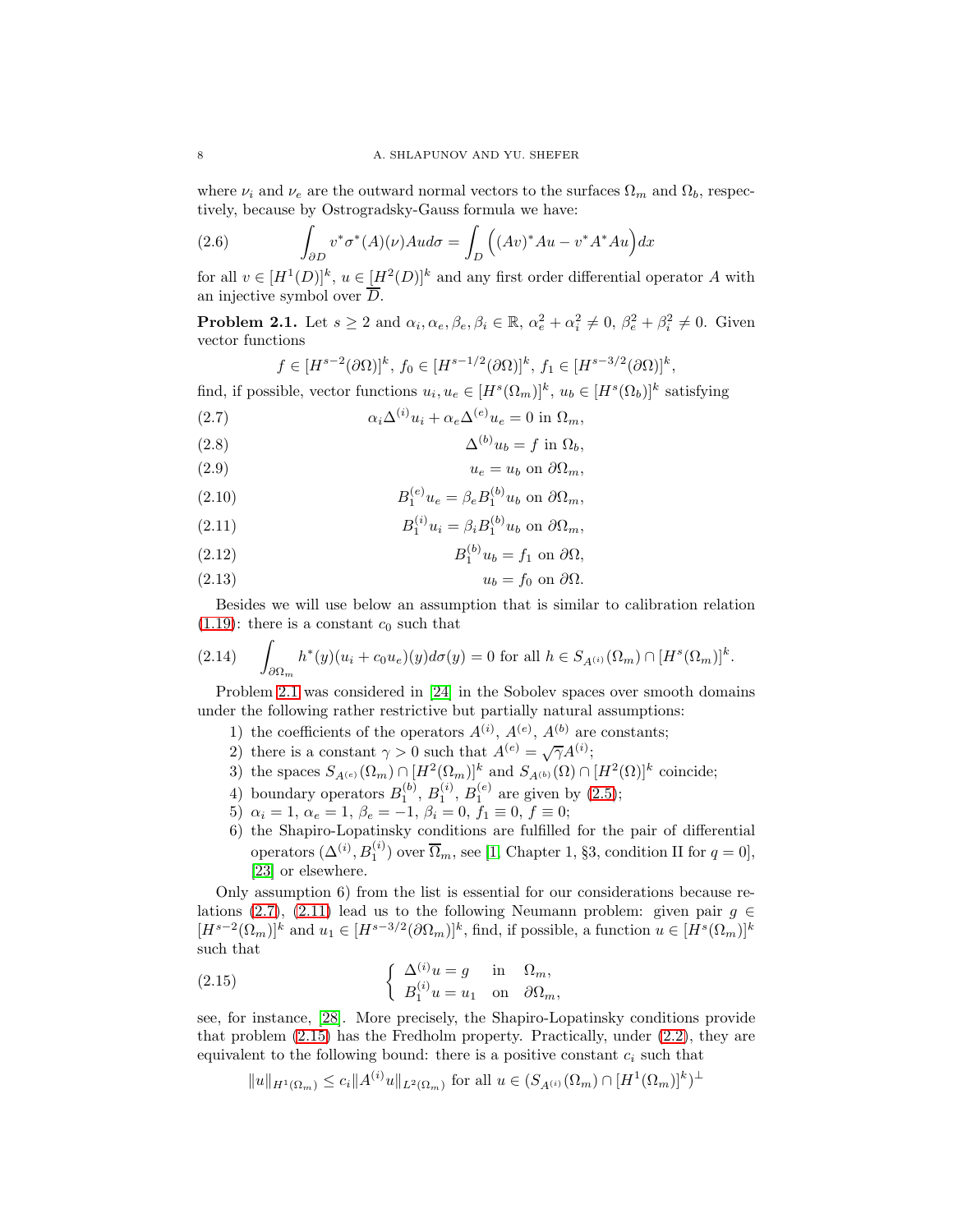where  $(S_{A^{(i)}}(\Omega_m) \cap [H^1(\Omega_m)]^k)^\perp$  stands for the orthogonal complement of the subspace  $S_{A^{(i)}}(\Omega_m) \cap [H^1(\Omega_m)]^k$  in the Hilbert space  $[H^1(\Omega_m)]^k$ . In particular, the Shapiro-Lopatinsky conditions guarantee that the space  $S_{A^{(i)}}(\Omega_m) \cap [H^s(\Omega_m)]^k$  is finite dimensional. Actually, the following theorem holds true.

<span id="page-8-2"></span>**Theorem 2.2.** Let  $s \in \mathbb{N}$ ,  $s \geq 2$ , and  $\partial\Omega_m \in C^s$ . If Shapiro-Lopatinsky conditions holds true the pair  $(\Delta^{(i)}, B_1^{(i)})$  and  $(2.2)$  is fulfilled then Neumann problem  $(2.15)$ is solvable if and only if

(2.16) 
$$
\int_{\partial\Omega_m} h^* u_1 d\sigma = \int_{\Omega_m} h^* g dx \text{ for all } h \in S_{A^{(i)}}(\Omega_m) \cap [H^s(\Omega_m)]^k.
$$

The null-space of problem [\(2.15\)](#page-7-3) coincides with  $S_{A^{(i)}}(\Omega_m) \cap [H^s(\Omega_m)]^k$ . Moreover, under  $(1.23)$  there is only one solution u satisfying

<span id="page-8-0"></span>(2.17) 
$$
\int_{\partial D} h^*(x)u(x)d\sigma(x) = 0 \text{ for all } h \in S_{A^{(i)}}(\Omega_m) \cap [H^s(\Omega_m)]^k.
$$

*Proof.* See, for instance, [\[28\]](#page-23-9).  $\Box$ 

The unique solution to [\(2.15\)](#page-7-3) satisfying [\(2.17\)](#page-8-0) will be denoted by  $\mathcal{N}^{(i)}(g, u_1)$ .

Let us discuss the new steady transmission problem, conditions providing the uniqueness of its solutions and the ways to weaken exceedingly strong assumptions  $1$ –5) above.

First, we note, that similarly to Problem [1.1,](#page-3-8) Problem [2.1](#page-7-0) includes the Cauchy problem [\(2.8\)](#page-7-4), [\(2.12\)](#page-7-5), [\(2.13\)](#page-7-6) for the elliptic operator  $\Delta^{(b)}$  that is usually ill-posed in all the standard function spaces, see, for instance, [\[16\]](#page-23-3), [\[36\]](#page-24-1), or elsewhere. However, the uniqueness theorem for the Cauchy problem related to elliptic equations (see, for example, [\[27,](#page-23-16) Theorems 2.8]) provides the uniqueness of the vector function  $u<sub>b</sub>$  in the Lebesgue and the Sobolev type spaces if it exists. Moreover, since the operator  $\Delta^{(b)}$  is elliptic and its coefficients are real analytic, it admits a bilateral fundamental solutions to the operator, say  $\varphi_b$ , in a neighbourhood of the compact  $\overline{\Omega}_b$ . Let us indicate a solvability criterion and formulas for its solutions based on results from [\[27\]](#page-23-16), [\[6\]](#page-23-18) and [\[36\]](#page-24-1). With this purpose, we set

$$
F(x) = \int_{\Omega_b} \left( \varphi_b(x, y)^* f(y) dy + \right.
$$

$$
\int_{\partial\Omega} (B_1^{(b)}(y, \partial_y) \varphi_b(x, y))^* f_0(y) - (\varphi_b(x, y))^* f_1(y) \right) d\sigma(y), \ x \notin \partial\Omega.
$$

<span id="page-8-1"></span>**Theorem 2.3.** Let  $B_1^{(b)}$  satisfy [\(2.4\)](#page-6-2). Then Cauchy problem [\(2.8\)](#page-7-4), [\(2.12\)](#page-7-5), [\(2.13\)](#page-7-6) with data in  $[H^{s-2}(\Omega_b)]^k \times [H^{s-1/2}(\partial \Omega)]^k \times [H^{s-3/2}(\partial \Omega)]^k$  is densely solvable in the space  $[H<sup>s</sup>(\Omega_b)]<sup>k</sup>$ . Moreover, it has no more that one solution in  $[H<sup>s</sup>(\Omega_b)]<sup>k</sup>$ . It is solvable for a triple  $f \in [H^{s-2}(\partial \Omega)]^k$ ,  $f_0 \in [H^{s-1/2}(\partial \Omega)]^k$ ,  $f_1 \in [H^{s-3/2}(\partial \Omega)]^k$ if and only if there is a function  $\mathcal{F} \in [H^s(X \setminus \overline{\Omega}_m)]^k$  satisfying  $\Delta_b \mathcal{F} = 0$  in  $X \setminus \overline{\Omega}_m$ and such that

$$
\mathcal{F}(x) = F(x)
$$

for all  $x \in X \setminus \overline{\Omega}$ . Besides, the solution u, if exists, is given by the following formula (2.18)  $u_b(x) = F(x) - \mathcal{F}(x), x \in \Omega_b.$ 

*Proof.* Follows from [\[27,](#page-23-16) Theorems 2.8 and 5.2] for the case  $f = 0$  and [\[6\]](#page-23-18) for  $f \neq 0$ because both the set  $S = \partial \Omega$  where the boundary Cauchy data are defined and its complement  $\partial \Omega_b \setminus S = \partial \Omega_m$  are non empty and open in the relative topology.  $\square$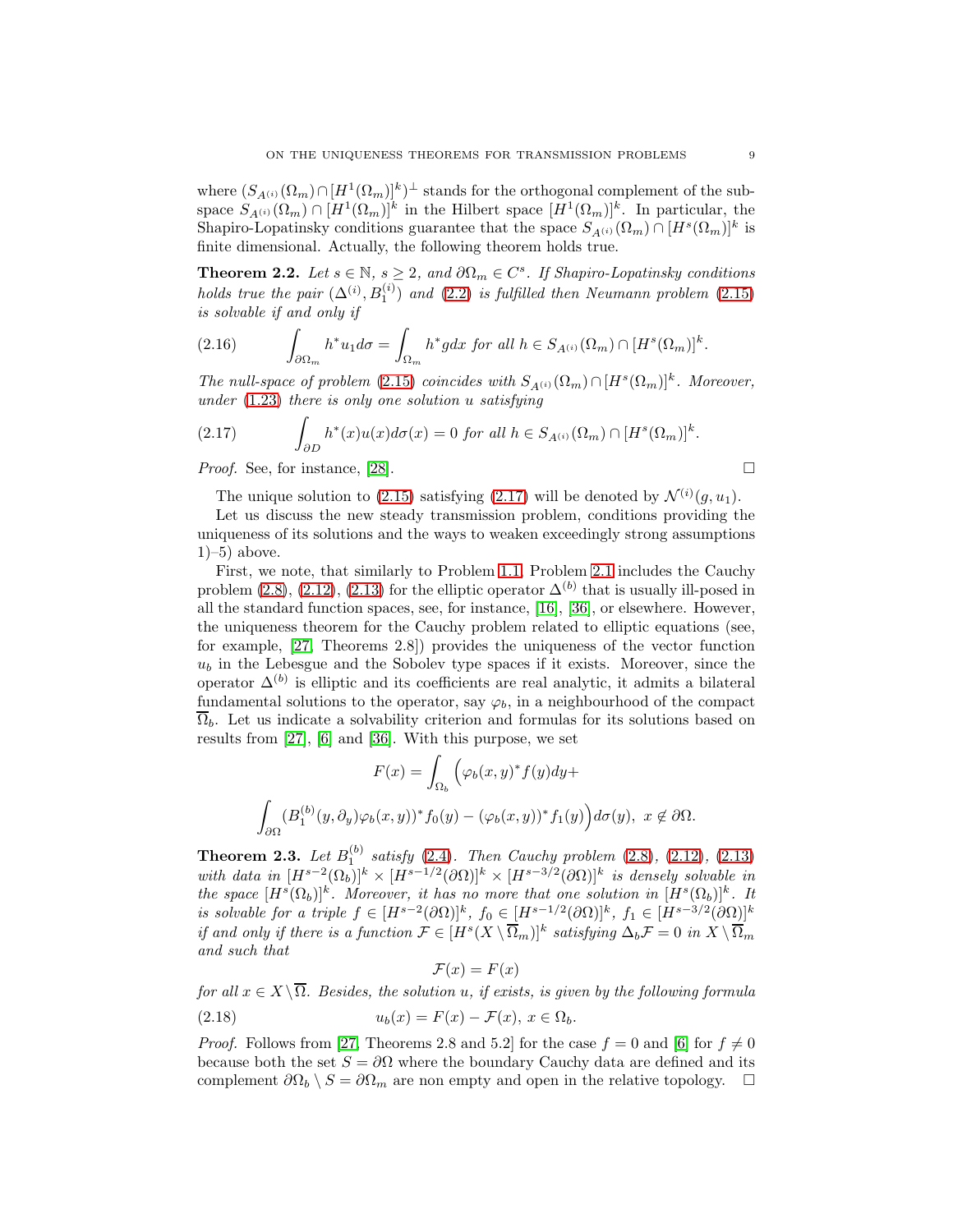The ill-posed Cauchy problem  $(2.8)$ ,  $(2.12)$ ,  $(2.13)$  can be also treated with the standard regularization methods described in [\[12\]](#page-23-4), [\[16\]](#page-23-3), [\[36\]](#page-24-1), providing formulas for exact and approximate solutions.

Now we are ready to describe the null-space of Problem [2.1.](#page-7-0) We slightly differ the approach of [\[11\]](#page-23-12) and [\[24\]](#page-23-13) in this more general situation.

<span id="page-9-0"></span>**Theorem 2.4.** Let  $s \geq 2$ , [\(2.2\)](#page-6-1), [\(2.3\)](#page-6-3), [\(2.4\)](#page-6-2) be fulfilled and the pair  $(\Delta^{(i)}, B_1^{(i)})$ satisfy Shapiro-Lopatinsky conditions in  $\overline{\Omega}_m$ . If  $\alpha_i \neq 0$  and

<span id="page-9-2"></span>(2.19) 
$$
S_{A^{(i)}}(\Omega_m) \cap [H^s(\Omega_m)]^k \subset S_{\Delta^{(e)}}(\Omega_m) \cap [H^s(\Omega_m)]^k
$$

then the null-space of Problem [2.1](#page-7-0) consists of all the triples  $u_i$ ,  $u_e$ ,  $u_b$  from  $[H<sup>s</sup>(\Omega<sub>m</sub>)]<sup>k</sup> \times$  $[H<sup>s</sup>(\Omega<sub>m</sub>)]<sup>k</sup> \times [H<sup>s</sup>(\Omega<sub>b</sub>)]<sup>k</sup> satisfying the following conditions:$ 

<span id="page-9-1"></span>(2.20) 
$$
\begin{cases} u_b = 0 & \text{in } \Omega_b, \\ u_e = u & \text{in } \Omega_m, \\ u_i = (-\alpha_e/\alpha_i) \mathcal{N}^{(i)}(\Delta^{(e)}u, 0) + h_0 & \text{in } \Omega_m, \end{cases}
$$

where  $h_0$  is an arbitrary element of the finite dimensional space  $S_{A^{(i)}}(\Omega_m) \cap [H^s(\Omega_m)]^k$ and u is an arbitrary vector function from  $[H_0^2(\Omega_m) \cap H^s(\Omega_m)]^k$ . Moreover, if cal-ibration assumption [\(2.14\)](#page-7-7) holds for a pair  $u_i$ ,  $u_e$  from the null-space then the element  $h_0$  in [\(2.20\)](#page-9-1) equals to zero.

*Proof.* Indeed, let the triple  $(u_b, u_i, u_e) \in [H^s(\Omega_b)]^k \times [H^s(\Omega_m)]^k \times [H^s(\Omega_m)]^k$ belong to the null-space of Problem [2.1.](#page-7-0) Hence  $f \equiv 0$  in  $\Omega_b$ ,  $f_0 = f_1 \equiv 0$  on  $\partial\Omega$ and then  $u_b \equiv 0$  in  $\Omega_b$  because of Theorem [2.3.](#page-8-1) Of course, using [\(2.9\)](#page-7-8), [\(2.10\)](#page-7-9), we obtain

$$
u_e = u_b = B_1^{(e)} u_e = \beta_e B_1^{(b)} u_b = 0
$$
 on  $\partial \Omega_m$ 

for  $u_e \in [H^s(\Omega_m)]^k$ . Since the pair  $(1, B_1^{(e)})$  is a Dirichlet system on  $\partial \Omega_m$ , then, for  $u_e \in [H^{(32m)}]$ . Since the pair  $(1, D_1^-)$  is a Dirichlet system on  $O_3^m$ , then,<br>according to [\[10\]](#page-23-19),  $u_e \in [H_0^2(\Omega_m) \cap H^s(\Omega_m)]^k$ . The function  $u_i$  satisfies [\(2.7\)](#page-7-1) and  $(2.11)$  and hence

$$
B_1^{(i)} u_i = \beta_i B_1^{(b)} u_b = 0
$$

Then, according to Theorem [2.2,](#page-8-2) this means precisely

$$
u_i = (-\alpha_e/\alpha_i)\mathcal{N}^{(i)}(\Delta^{(e)}u_e, 0) + h_0
$$

with an arbitrary element  $h_0 \in S_{A^{(i)}}(\Omega_m) \cap [H^s(\Omega_m)]^k$ .

Thus, any triple  $(u_b, u_i, u_e) \in H^2(\Omega_b) \times H^2(\Omega_m) \times H^2(\Omega_m)$ , belonging to the null-space of Problem [2.1,](#page-7-0) has the form as in  $(2.20)$  with an arbitrary element  $h_0$  of the finite dimensional space  $S_{A^{(i)}}(\Omega_m) \cap [H^s(\Omega_m)]^k$  and an arbitrary vector function  $u = u_e \in [H^s(\Omega_m) \cap H_0^2(\Omega_m)]^k.$ 

Let a triple  $(u_b, u_i, u_e) \in [H^s(\Omega_b)]^k \times [H^s(\Omega_m)]^k \times [H^s(\Omega_m)]^k$  have the form as in [\(2.20\)](#page-9-1) with an arbitrary element  $h_0 \in S_{A^{(i)}}(\Omega_m) \cap [H^s(\Omega_m)]^k$  and an arbitrary vector function  $u \in [H^s(\Omega_m) \cap H_0^2(\Omega_m)]^k$ . Then, obviously,  $f \equiv 0$  in  $\Omega$ ,  $f_0 = f_1 \equiv 0$ on  $\partial\Omega$ . Moreover, integrating by parts with the use of [\(2.3\)](#page-6-3) we easily obtain

$$
\int_{\Omega_m} h^* \Delta^{(e)} u dy = \int_{\Omega_m} (\Delta^{(e)} h)^* u dy = 0 \text{ for all } h \in S_{A^{(i)}}(\Omega_m) \cap [H^s(\Omega_m)]^k
$$

because  $u \in H_0^2(\Omega_m)$  and embedding [\(2.19\)](#page-9-2) is fulfilled. Hence, as [\(2.2\)](#page-6-1) holds true, Theorem [2.2](#page-8-2) implies that there is a solution  $w$  to Neumann problem [\(2.15\)](#page-7-3) for the operator  $\Delta^{(i)}$ :

$$
\begin{cases} \Delta^{(i)} w = (-\alpha_e/\alpha_i) \Delta^{(e)} u & \text{in} \quad \Omega_m, \\ B_1^{(i)} w = 0 & \text{on} \quad \partial \Omega_m. \end{cases}
$$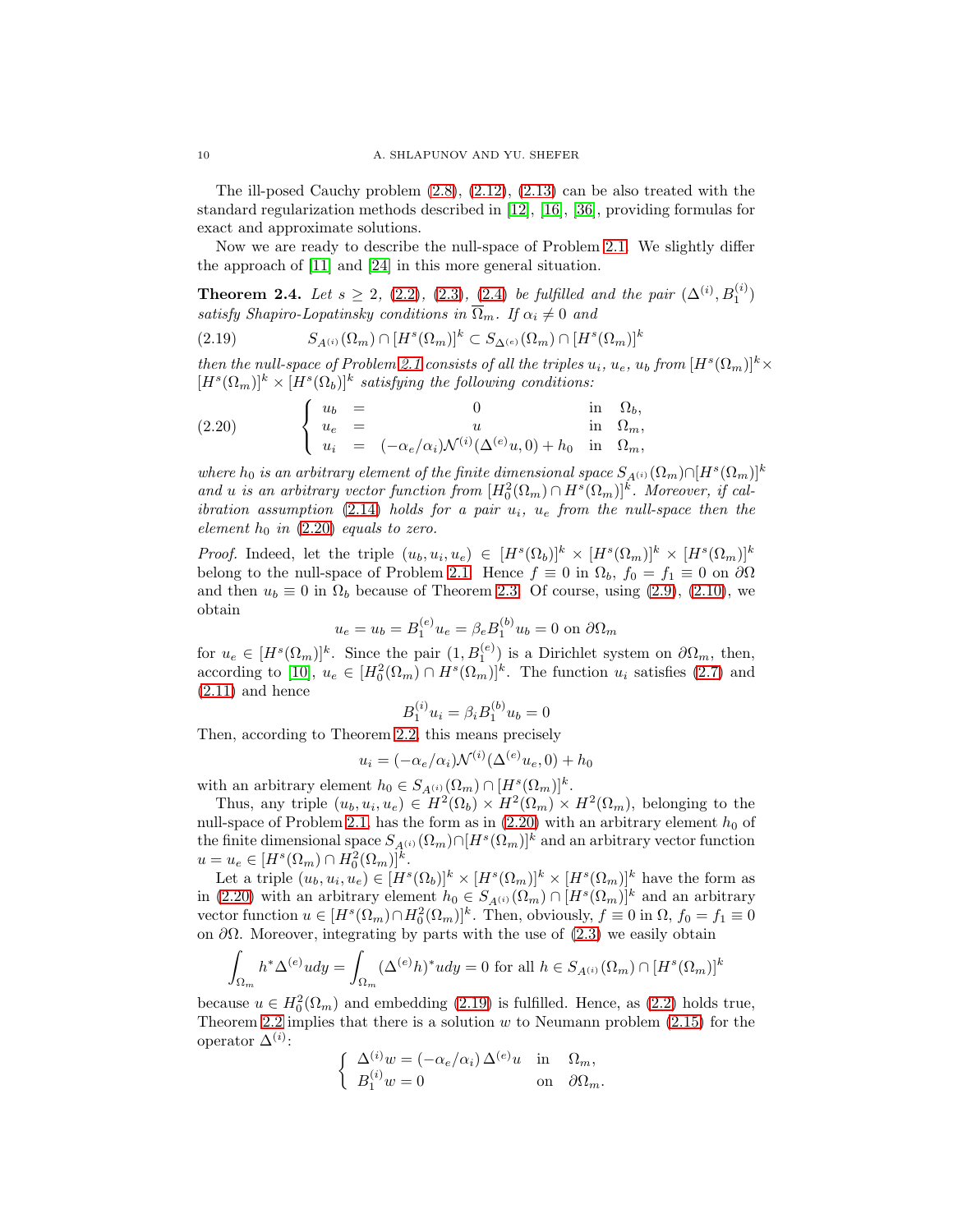According to Theorem [2.2,](#page-8-2) the general form of such a solution is precisely

$$
w = (-\alpha_e/\alpha_i)\mathcal{N}^{(i)}(\Delta_e u, 0) + h_0
$$

with an arbitrary element  $h_0 \in S_{A^{(i)}}(\Omega_m) \cap [H^s(\Omega_m)]^k$ . If we take  $u_i = w$  then

(2.21) 
$$
\begin{cases}\n u_b &= 0 \quad \text{in} \quad \Omega_b, \\
 u_e &= u \quad \text{in} \quad \Omega_m, \\
 B_1^{(e)} u_e &= 0 \quad \text{on} \quad \partial \Omega_m, \\
 u_e &= 0 \quad \text{on} \quad \partial \Omega_m, \\
 \Delta^{(i)} u_i &= (-\alpha_e/\alpha_i) \Delta^{(e)} u \quad \text{in} \quad \Omega_m, \\
 B_1^{(i)} u_i &= 0 \quad \text{on} \quad \partial \Omega_m\n\end{cases}
$$

with any  $u \in [H_0^2(\Omega_m) \cap H^s(\Omega_m)]^k$ .

Thus, any triple  $(u_b, u_i, u_e) \in [H^s(\Omega_b)]^k \times [H^2(\Omega_m)]^k \times [H^2(\Omega_m)]^k$  having the form as in [\(2.20\)](#page-9-1) with a arbitrary element  $h_0 \in S_{A^{(i)}}(\Omega_m) \cap [H^s(\Omega_m)]^k$  and an arbitrary vector function  $u \in [H_0^2(\Omega_m) \cap H^s(\Omega_m)]^k$  belongs to the null-space of Problem [2.1.](#page-7-0)

Finally, if calibration assumption [\(2.14\)](#page-7-7) is fulfilled then, as  $u_e = u \in [H_0^2(\Omega_m)]^k$ , condition [\(2.17\)](#page-8-0) yields

$$
0 = \int_{\partial \Omega_m} h^*(u_i + c_0 u_e)(y) d\sigma(y) = \int_{\partial \Omega_m} h^* h_0 d\sigma
$$

for all  $S_{A_i}(\Omega_m) \cap [H^s(\Omega_m)]^k$ . In particular, for  $h = h_0$  we obtain

$$
\int_{\partial\Omega_m} |h_0|^2 d\sigma = 0
$$

i.e.  $h_0 = 0$  on  $\partial \Omega_m$ . Finally, as  $h_0 \in S_{A^{(i)}}(\Omega_m) \cap [H^s(\Omega_m)]^k$  we may use the Uniqueness Theorem [\[27,](#page-23-16) Theorem 2.8] applying it to the Cauchy problem

$$
\begin{cases}\nA^{(i)}h_0 = 0 & \text{in} \quad \Omega_m, \\
h_0 = 0 & \text{on} \quad \partial\Omega_m,\n\end{cases}
$$

and concluding that  $h_0 \equiv 0$  in  $\Omega_m$ .

Let us formulate an existence theorem for the Problem [2.1.](#page-7-0) With this purpose we note that the scale of Sobolev spaces can be extended for negative smoothness indexes, too. Namely, for  $s > 0$ , denote by  $H^{-s}(D)$  the completion of  $C^{\infty}(\overline{D})$  with respect to the norm

$$
||u||_{H^{-s}(D)} = \sup_{\substack{v \in C_{\text{comp}}^{\infty}(D) \\ v \neq 0}} \frac{|(v, u)_{L^{2}(D)}|}{||v||_{H^{s}(D)}}.
$$

Actually,  $H^{-s}(D)$  can be identified with the dual of  $H_0^s(D)$  with respect to the pairing induced by  $(\cdot, \cdot)_{L^2(D)}$ .

We denote also by  $\Pi_0$  the  $[L^2(\partial \Omega_m)]^k$ -orthogonal projection onto the closed finite dimensional subspace  $S_{A_i}(\Omega_m) \cap [H^s(\Omega_m)]^k \subset [L^2(\partial \Omega_m)]^k$ . Also, we assume that the following relations are fulfilled:

<span id="page-10-0"></span>
$$
(2.22) \tSA(i)(\Omegam) \cap [Hs(\Omegam)]k \subset SA(e)(\Omegam) \cap [Hs(\Omegam)]k,
$$

<span id="page-10-1"></span>
$$
(2.23) \quad S_{A^{(i)}}(\Omega_m) \cap [H^s(\Omega_m)]^k = S_{A^{(i)}}(\Omega) \cap [H^s(\Omega)]^k \subset S_{A^{(b)}}(\Omega_b) \cap [H^s(\Omega_b)]^k.
$$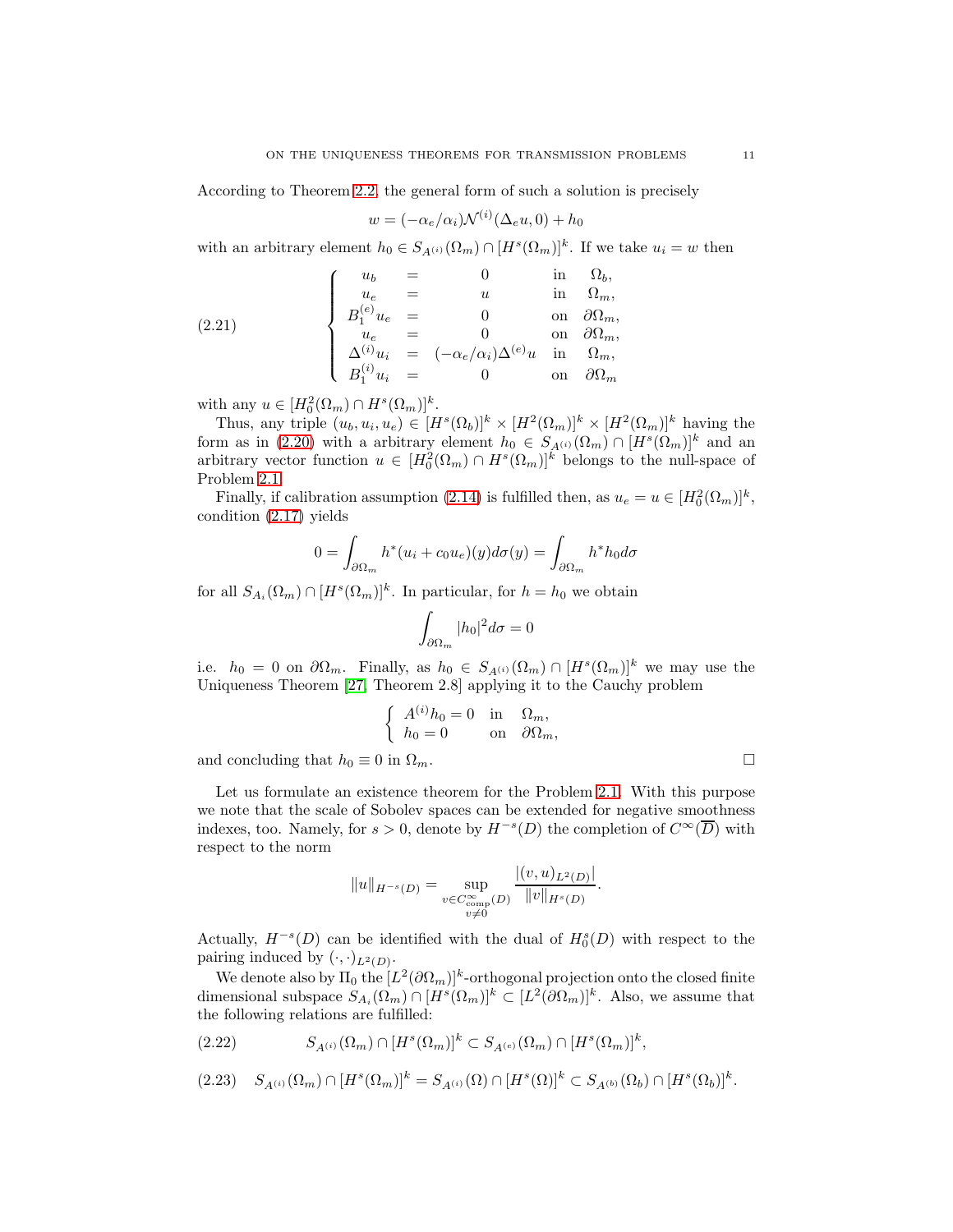<span id="page-11-0"></span>**Theorem 2.5.** Let  $s \geq 2$ , [\(2.2\)](#page-6-1), [\(2.3\)](#page-6-3), [\(2.4\)](#page-6-2) be fulfilled and the pair  $(\Delta^{(i)}, B_1^{(i)})$ satisfy Shapiro-Lopatinsky conditions in  $\overline{\Omega}_m$  and let embeddings [\(2.22\)](#page-10-0), [\(2.23\)](#page-10-1) hold true. If  $\alpha_i \neq 0$  then, given  $f \in [H^{s-2}(\partial \Omega_b)]^k$ ,  $f_0 \in [H^{s-1/2}(\partial \Omega_b)]^k$ ,  $f_1 \in$  $[H^{s-3/2}(\partial\Omega_b)]^k$  admitting the solution  $u_b \in [H^s(\Omega_b)]^k$  to [\(2.8\)](#page-7-4), [\(2.12\)](#page-7-5) and [\(2.13\)](#page-7-6), there are functions  $u_e, u_i \in [H^s(\Omega_m)]^k$  satisfying [\(2.7\)](#page-7-1), [\(2.9\)](#page-7-8), [\(2.10\)](#page-7-9), [\(2.11\)](#page-7-2) if and only if

<span id="page-11-2"></span>(2.24) 
$$
(\beta_e \alpha_e + \alpha_i \beta_i) \Big( \int_{\Omega_b} h^*(y) f(y) dy + \int_{\partial \Omega_b} h^*(y) f_1(y) d\sigma(y) \Big) = 0
$$

for all  $h \in S_{A^{(b)}}(\Omega_b) \cap [H^s(\Omega_b)]^k$ .

*Proof.* Indeed, as  $u_b \in [H^s(\Omega_b)]^k$  we see that

<span id="page-11-1"></span>
$$
u_b \in [H^{s-1/2}(\partial \Omega_b)]^k, B_1^{(b)} u_b \in [H^{s-3/2}(\partial \Omega_b)]^k.
$$

Since  $(I_k, B_1^{(e)})$  is a Dirichlet pair, applying [\[22,](#page-23-8) Lemma 5.1.1] we may find a vector function  $u_e \in [H^s(\Omega_m)]^k$  satisfying [\(2.9\)](#page-7-8), [\(2.10\)](#page-7-9). Of course, such a vector function is not unique and there are several ways to construct it. For example, one may take  $u_e$  as the unique solution  $u \in [H^s(\Omega_m)]^k$  to Dirichlet problem

(2.25) 
$$
\begin{cases} Qu = g & \text{in } \Omega_m, \\ u = u_b & \text{on } \partial\Omega_m, \\ B_1^{(e)}u = \beta_e B_1^{(b)} u_b & \text{on } \partial\Omega_m \end{cases}
$$

with an arbitrary function  $g \in [H^{s-4}(\Omega_m)]^k$  and an arbitrary strongly elliptic formally non-negative operator  $Q$  of the fourth order and with real analytic coefficients in a neighbourhood of  $\overline{\Omega}_m$ . Indeed, under these assumptions the Dirichlet problem [\(2.25\)](#page-11-1) admits one and only one solution in  $[H<sup>s</sup>(\Omega<sub>m</sub>)]<sup>k</sup>$ , for instance, [\[20\]](#page-23-7), [\[22,](#page-23-8) Ch. 5] or elsewhere. For instance, one may take  $Q = (\Delta^{(e)})^2$  because  $\Delta^{(e)} = (\Delta^{(e)})^*$ and hence the operator

$$
(\Delta^{(e)})^2 = (\Delta^{(e)})^* \Delta^{(e)}
$$

is strongly elliptic formally non-negative and of fourth order; in particular, the linear space  $S_Q(\Omega_m) \cap [H_0^2(\Omega_m)]^k$  is trivial.

If  $\alpha_e \neq 0$  then, integrating by parts with the use of [\(2.3\)](#page-6-3), [\(2.4\)](#page-6-2), [\(2.8\)](#page-7-4), [\(2.10\)](#page-7-9),  $(2.12), (2.22), (2.23),$  $(2.12), (2.22), (2.23),$  $(2.12), (2.22), (2.23),$  $(2.12), (2.22), (2.23),$  $(2.12), (2.22), (2.23),$  $(2.12), (2.22), (2.23),$  we obtain  $(2.26)$ 

<span id="page-11-3"></span>
$$
\frac{\alpha_e}{\alpha_i} \int_{\Omega_m} h^*(y) \Delta^{(e)} u_e(y) dy = \frac{\alpha_e}{\alpha_i} \int_{\partial \Omega_m} h^* B_1^{(e)} u_e d\sigma - \frac{\alpha_e}{\alpha_i} \int_{\Omega_m} (A^{(e)} h)^* A^{(e)} u_e(y) dy =
$$
  

$$
(\beta_e + \frac{\beta_i - \beta_i}{\alpha} \int_{\partial \Omega} \alpha_i) \frac{\alpha_e}{\alpha_i} \int_{\partial \Omega_m} h^* B_1^{(b)} u_b d\sigma - (\beta_e \frac{\alpha_e}{\alpha_i} + \beta_i) \int_{\partial \Omega} h^* \Big( B_1^{(b)} u_b - B_1^{(b)} u_b \Big) d\sigma =
$$
  

$$
-(\beta_e \alpha_e / \alpha_i + \beta_i) \Big( \int_{\Omega_b} (A^{(b)} h)^* A^{(b)} u_b dy - \int_{\Omega_b} h^* \Delta^{(b)} u_b dy \Big)
$$
  

$$
-\beta_i \int_{\partial \Omega_m} h^* B_1^{(b)} u_b d\sigma + (\beta_e \alpha_e / \alpha_i + \beta_i) \int_{\partial \Omega} h^* B_1^{(b)} u_b d\sigma =
$$
  

$$
-\beta_i \int_{\partial \Omega_m} h^* B_1^{(b)} u_b d\sigma + \frac{\alpha_e \beta_e + \alpha_i \beta_i}{\alpha_i} \Big( \int_{\Omega_b} h^* f dy + \int_{\partial \Omega} h^* f_1 d\sigma \Big)
$$
for all  $b \in S$ . (Q. )  $\Omega$  [HS (Q. )]k

for all  $h \in S_{A^{(i)}}(\Omega_m) \cap [H^s(\Omega_m)]^k$ .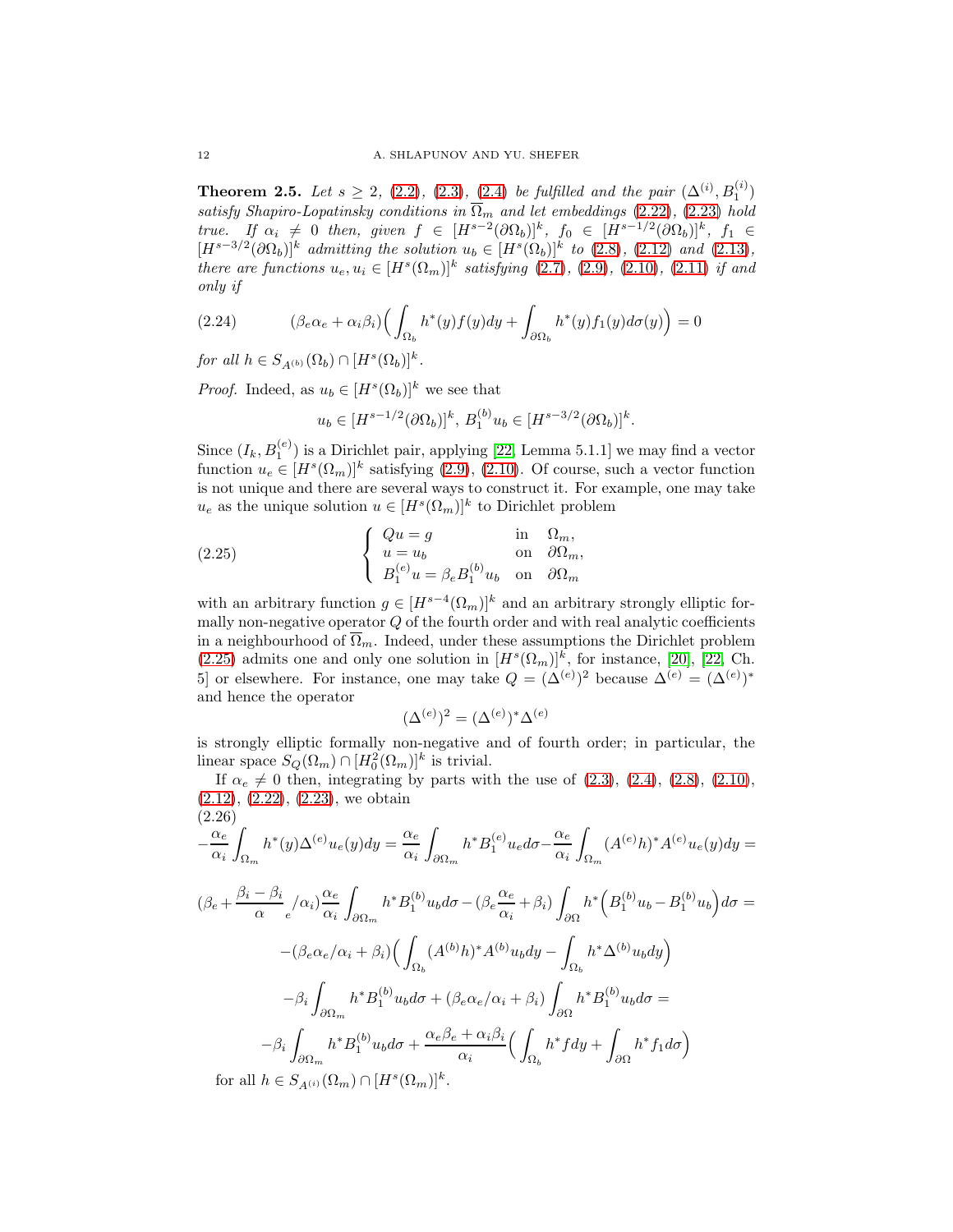<span id="page-12-0"></span>If  $\alpha_e = 0$  then, similarly,

$$
(2.27) \qquad \beta_i \int_{\partial \Omega_m} h^* B_1^{(b)} u_b d\sigma = -\beta_i \int_{\partial \Omega_b} h^* B_1^{(b)} u_b d\sigma + \beta_i \int_{\partial \Omega} h^* B_1^{(b)} u_b d\sigma =
$$

$$
\beta_i \Big( \int_{\partial \Omega} h^* f_1 d\sigma + \int_{\Omega_b} h^* f dy \Big)
$$

for all  $h \in S_{A^{(i)}}(\Omega_m) \cap [H^s(\Omega_m)]^k$ .

In any case, [\(2.24\)](#page-11-2), [\(2.26\)](#page-11-3), [\(2.27\)](#page-12-0) and Theorem [2.2](#page-8-2) yield the existence of a vector function  $u_i \in [H^s(\Omega_m)]^k$  satisfying

(2.28) 
$$
\begin{cases} \Delta^{(i)} u_i = (-\alpha_e/\alpha_i) \Delta^{(e)} u_e & \text{in} \quad \Omega_m, \\ B_1^{(i)} u_i = \beta_i B_1^{(b)} u_b & \text{on} \quad \partial \Omega_m. \end{cases}
$$

More precisely, Theorem [2.2](#page-8-2) states that  $u_i$  is given by

(2.29) 
$$
u_i = \mathcal{N}^{(i)}((-\alpha_e/\alpha_i)\Delta^{(e)}u_e, \beta_i B_1^{(b)}u_b) + h_0
$$

with an arbitrary element  $h_0 \in S_{A^{(i)}}(\Omega_m) \cap [H^s(\Omega_m)]^k$ .

Again, if calibration assumption [\(2.14\)](#page-7-7) holds for a pair  $u_i$ ,  $u_e$  then

<span id="page-12-3"></span><span id="page-12-1"></span>
$$
0 = \int_{\partial\Omega_m} h^* \Big( h_0 + \mathcal{N}^{(i)}((-\alpha_e/\alpha_i)\Delta_e u_e, \beta_i B_1^{(b)} u_b) + c_0 u_e \Big) d\sigma(y) =
$$

$$
\int_{\partial\Omega_m} (\Pi_0 h)^* \Big( h_0 + c_0 u_e \Big) d\sigma = \int_{\partial\Omega_m} h^* \Big( h_0 + c_0 \Pi_0 u_b \Big) d\sigma
$$

for any  $h \in S_{A^{(i)}}(\Omega_m) \cap [H^s(\Omega_m)]^k$  because of normalising condition [\(1.22\)](#page-4-3). Thus, the element  $h_0$  in [\(2.29\)](#page-12-1) may be uniquely defined by

(2.30) 
$$
h_0 = -c_0 \Pi_0 u_b.
$$

Finally, chain of equalities [\(2.26\)](#page-11-3) tell us that condition [\(2.24\)](#page-11-2) is necessary for the solvability of problem  $(2.7), (2.9), (2.10), (2.11)$  $(2.7), (2.9), (2.10), (2.11)$  $(2.7), (2.9), (2.10), (2.11)$  $(2.7), (2.9), (2.10), (2.11)$  $(2.7), (2.9), (2.10), (2.11)$  $(2.7), (2.9), (2.10), (2.11)$ , that was to be proved.

As we have mentioned above, in the very particular case where, additionally, the operators  $A^{(e)}$ ,  $A^{(i)}$ ,  $A^{(b)}$  are proportional, similar theorems were proved in [\[24\]](#page-23-13).

Remark 2.6. Assumptions  $(2.19)$ ,  $(2.22)$ ,  $(2.23)$  are fulfilled in the following reasonable situation:

(2.31) 
$$
A^{(i)} = M^{(i)} \mathcal{A}, A^{(e)} = M^{(e)} \mathcal{A}, A^{(b)} = M^{(b)} \mathcal{A},
$$

where  $M^{(i)}$ ,  $M^{(e)}$ ,  $M^{(b)}$  are  $(l \times l)$ -matrices with real analytic coefficients over  $U_m$ and  $U_b$  satisfying [\(1.2\)](#page-2-4) and A is an  $(l \times k)$  holonomic differential operator, i.e. it is an operator with constant coefficients such that for any domain  $D \subset \mathbb{R}^n$  we have

<span id="page-12-2"></span>
$$
S_{\mathcal{A}}(D) = S_{\mathcal{A}}(\mathbb{R}^n), \, \dim(S_{\mathcal{A}}(\mathbb{R}^n) < \infty)
$$

and there is a positive constant  $c_{\mathcal{A}}$  such that

$$
||u||_{H^1(\Omega)} \le c||\mathcal{A}u||_{L^2(\Omega)} \text{ for all } u \in (S_{\mathcal{A}}(\Omega) \cap [H^1(\Omega)]^k)^{\perp}
$$

for any bounded domain  $\Omega$  with smooth boundary.

For instance, in the models of the electrocardiography we have  $A = \nabla$ ,

$$
S_{\mathcal{A}}(D)=S_{\nabla}(D)=S_{\nabla}(\mathbb{R}^n)=S_{\mathcal{A}}(\mathbb{R}^n)=\mathbb{R},\, \dim(S_{\mathcal{A}}(\mathbb{R}^n)=1,
$$

for any domain  $D \subset \mathbb{R}^n$  and then

$$
S_{A^{(i)}}(\Omega_m)=S_{A^{(i)}}(\Omega)=S_{A^{(e)}}(\Omega_m)=S_{A^{(b)}}(\Omega_b)=\mathbb{R},
$$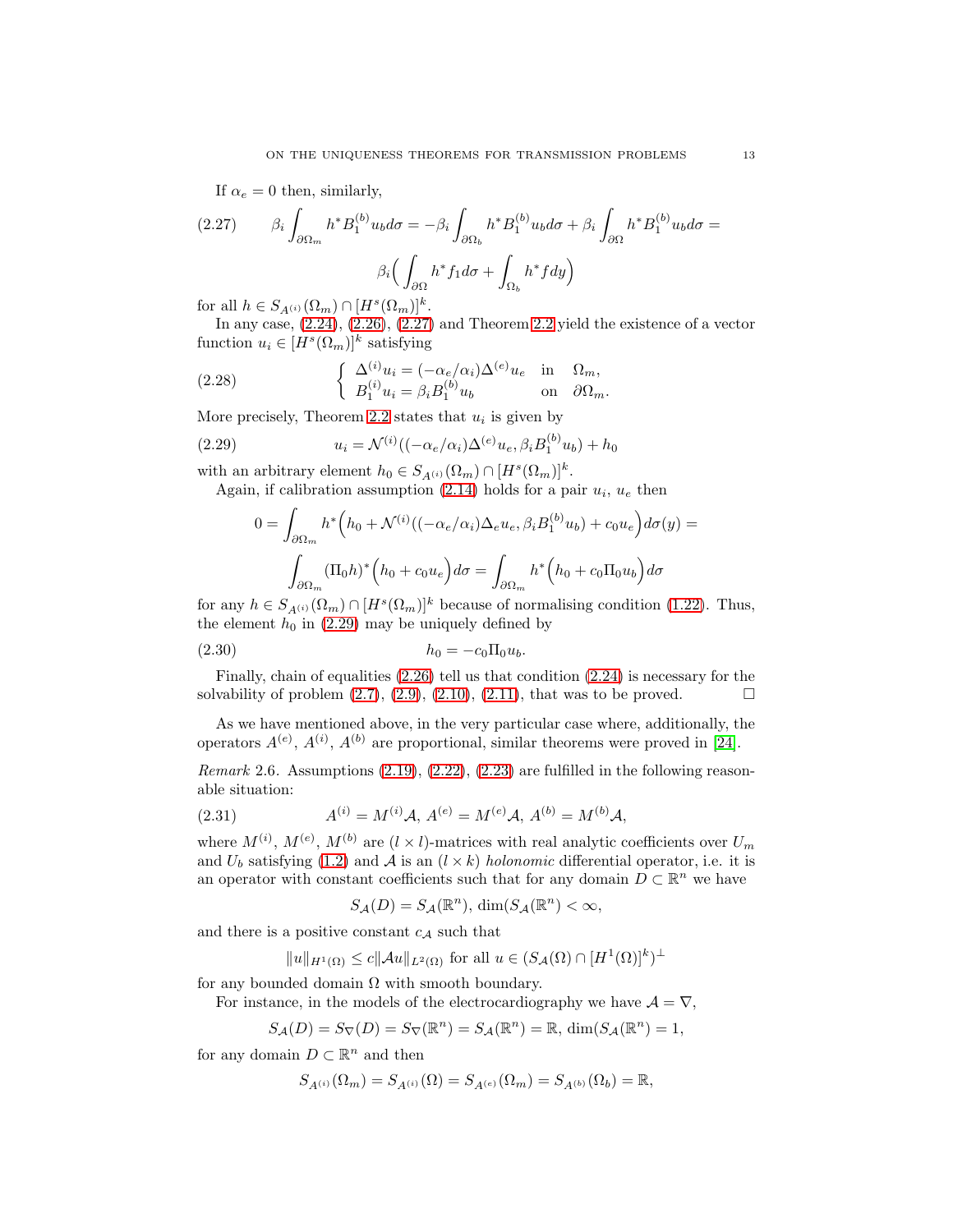$$
S_{A^{(i)}}(\Omega_m) \subset S_{\Delta^{(e)}}(\Omega_m),
$$

i.e. [\(2.19\)](#page-9-2), [\(2.22\)](#page-10-0), [\(2.23\)](#page-10-1) are fulfilled in this case, too.

Of course, in some particular situations we can say much more.

<span id="page-13-2"></span>**Example 2.7.** Consider the situation where the case  $A^{(e)}$ ,  $A^{(i)}$  and  $A^{(b)}$  satisfy  $(2.31)$  and the operators  $A^{(e)}$ ,  $A^{(i)}$  are proportional (cf. [\[11\]](#page-23-12), [\[24\]](#page-23-13)). Then, in particular, the pair  $(\Delta^{(i)}, \sigma^*(A^{(i)})(\nu_i)A^{(i)})$  satisfies Shapiro-Lopatinsky conditions in  $\overline{\Omega}_m$ , embeddings [\(2.19\)](#page-9-2), [\(2.22\)](#page-10-0), [\(2.23\)](#page-10-1) hold true and

(2.32) 
$$
\Delta^{(e)} = \gamma \Delta^{(i)} \text{ with some } \gamma > 0.
$$

Then, with any pair  $(\Delta^{(i)}, B_1^{(i)})$  satisfying Shapiro-Lopatinsky conditions and  $(2.2)$ , we have

<span id="page-13-3"></span><span id="page-13-0"></span>
$$
\mathcal{N}^{(i)}(\Delta^{(e)}u,0) = \gamma \mathcal{N}^{(i)}(\Delta^{(i)}u,0) = \gamma u
$$

for each  $u \in [H^s(\Omega_m) \cap H_0^2(\Omega_m)]^k$ . Thus, according to Theorem [2.2,](#page-8-2)

(2.33) 
$$
\begin{cases} u_e = u \quad \text{in} \quad \Omega_m, \\ u_i = (-\alpha_e/\alpha_i)\gamma u + h_0 \quad \text{in} \quad \Omega_m, \end{cases}
$$

for each pair  $u_i$ ,  $u_e$  from the null-space of Problem [1.1](#page-3-8) where  $h_0$  is an arbitrary element of  $S_{A^{(i)}}(\Omega_m) \cap [H^s(\Omega_m)]^k$  and u is an arbitrary function from  $[H^s(\Omega_m) \cap$  $H_0^2(\Omega_m)$ <sup>k</sup>. Again, if calibration assumption [\(2.14\)](#page-7-7) holds for a pair  $u_i$ ,  $u_e$  from the null-space then the element  $h_0$  in [\(2.33\)](#page-13-0) equals to zero.

As for the Existence Theorem, in this case

$$
\mathcal{N}^{(i)}((-\alpha_e/\alpha_i)\Delta^{(e)}u_e, \beta_i B_1^{(b)}u_b) =
$$
  

$$
\mathcal{N}^{(i)}((-\alpha_e/\alpha_i)\gamma\Delta^{(i)}u_e, ((-\alpha_e/\alpha_i)\gamma\beta_e + \beta_i - (-\alpha_e/\alpha_i)\gamma\beta_e)B_1^{(b)}u_b) =
$$
  

$$
-(\alpha_e/\alpha_i)\gamma u_e + (\beta_i + (\alpha_e/\alpha_i)\gamma\beta_e)\mathcal{N}^{(i)}(0, B_1^{(b)}u_b).
$$

Thus, formula [\(2.29\)](#page-12-1) has the form

(2.34) 
$$
u_i = -(\alpha_e/\alpha_i)\gamma u_e + (\beta_i + (\alpha_e/\alpha_i)\gamma \beta_e)\mathcal{N}^{(i)}(0, B^{(b)}u_b) + h_0
$$

where  $h_0$  is an arbitrary element of  $S_{A^{(i)}}(\Omega_m) \cap [H^s(\Omega_m)]^k$ , if [\(2.24\)](#page-11-2) is fulfilled. Again, if calibration assumption [\(2.14\)](#page-7-7) holds for the pair  $u_i$ ,  $u_e$  then the element  $h_0$  in the last formula may be uniquely defined by  $(2.30)$ .

<span id="page-13-1"></span>Remark 2.8. We note that for  $\alpha_i \neq 0$ , similarly to the results of §[1,](#page-1-0) Theorem [2.4](#page-9-0) means that Problem [2.1](#page-7-0) has too many degrees of freedom. Actually, for  $\alpha_i = 0$ the problem is even more unbalanced. Indeed, using [\(2.8\)](#page-7-4), [\(2.9\)](#page-7-8), [\(2.10\)](#page-7-9) and the Uniqueness Theorem [\[27,](#page-23-16) Theorem 2.8] for the Cauchy problem, it is easy to check that in this case the null-space of Problem [2.1](#page-7-0) consists of all the triples  $u_i, u_e, u_b$ from  $[H^s(\Omega_m)]^k \times [H^s(\Omega_m)]^k \times [H^s(\Omega_b)]^k$  satisfying the following conditions:

(2.35) 
$$
\begin{cases} u_b = 0 \text{ in } \Omega_b, \\ u_e = 0 \text{ in } \Omega_m, \\ u_i = u \text{ in } \Omega_m, \end{cases}
$$

where  $u \in [H^s(\Omega_m)]^k$  is an arbitrary function satisfying

 $\langle i \rangle$ 

$$
B_1^{(i)}u = 0 \text{ on } \partial\Omega_m.
$$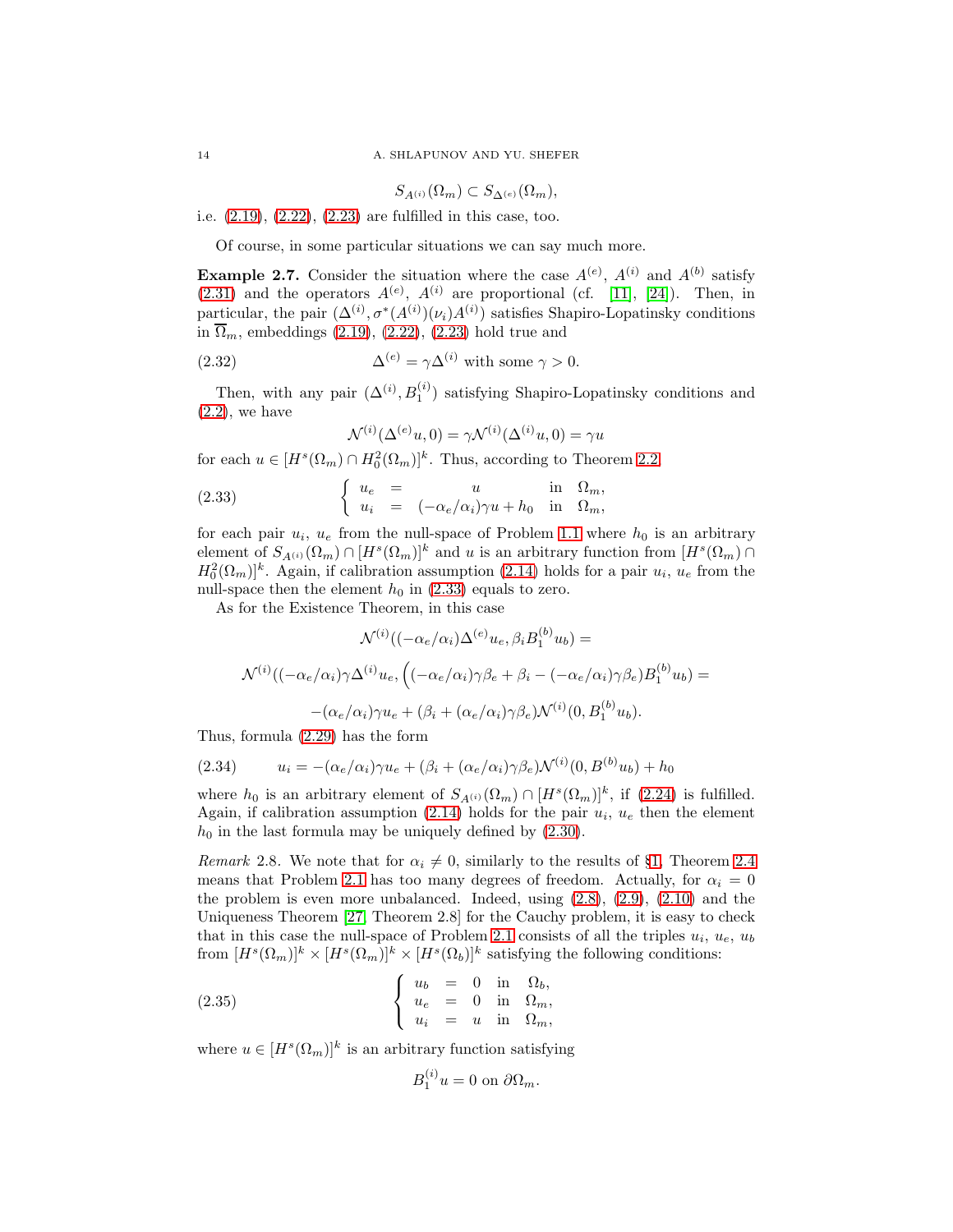On the other hand, as  $\alpha_e \neq 0$ , the existence of a solution to Problem [2.1](#page-7-0) depends upon the solvability of the following Cauchy problem

(2.36) 
$$
\begin{cases} \Delta^{(e)} u_e = 0 & \text{in } \Omega_m, \\ u_e = u_b & \text{on } \partial \Omega_m, \\ u_e = \beta_e B_1^{(e)} u_b & \text{on } \partial \Omega_m, \end{cases}
$$

corresponding to  $(2.8)$ ,  $(2.9)$ ,  $(2.10)$ . Since the boundary data are given on all the surface  $\partial \Omega_m$ , this Cauchy problem is normally solvable in the declared spaces, see [\[27,](#page-23-16) Theorems 2.8 and 5.2]. However it has a large co-kernel: it is solvable if and only if

$$
\int_{\partial\Omega_m} (B_1^{(e)}(y,\partial_y)\varphi_e(x,y))^* u_b(y) - \beta_e(\varphi_e(x,y))^* B_1^{(b)} u_b(y) d\sigma(y) = 0
$$

for all  $x \in \Omega$ . In particular, this implies that the data  $f_0 \in [H^{s-1/2}(\partial \Omega)]^k$ ,  $f_1 \in$  $[H^{s-3/2}(\partial\Omega)]^k$ ,  $f \in [H^{s-2}(\Omega_b)]^k$ , derfining the function  $u_b$ , can not be arbitrary. For this reason, we will concentrate our efforts on the case where  $\alpha_i \neq 0$ .

As we have noted in Remark [2.8,](#page-13-1) the null-space of Problem [2.1](#page-7-0) is too large. Practically, this means that at least one equation related to the unknown vector functions in  $\Omega_m$  is still missing. On the other hand, the proof of Theorem [2.5](#page-11-0) suggests us to supplement Problem [2.1](#page-7-0) with a fourth order strongly elliptic equation

$$
(2.37) \t\t Qu_e = g \text{ in } \Omega_m
$$

with a given function g in  $\Omega_m$ .

<span id="page-14-1"></span>Corollary 2.9. Let  $s \geq 2$ ,  $\alpha_i \neq 0$ , [\(2.2\)](#page-6-1), [\(2.3\)](#page-6-3), [\(2.4\)](#page-6-2) be fulfilled and the pair  $(\Delta^{(i)}, B_1^{(i)})$  satisfy Shapiro-Lopatinsky conditions in  $\overline{\Omega}_m$ , let embeddings [\(2.22\)](#page-10-0), [\(2.23\)](#page-10-1) hold true and the triple

<span id="page-14-0"></span>
$$
f \in [H^{s-2}(\Omega_b)]^k
$$
,  $f_0 \in [H^{s-1/2}(\partial \Omega_b)]^k$ ,  $f_1 \in [H^{s-3/2}(\partial \Omega_b)]^k$ 

admit the solution  $u_b \in [H^s(\Omega_b)]^k$  to [\(2.8\)](#page-7-4), [\(2.12\)](#page-7-5), [\(2.13\)](#page-7-6) and satisfy [\(2.24\)](#page-11-2). If Q is a fourth order strongly elliptic operator over  $\overline{\Omega}_m$ , then, given vector  $g \in$  $[H^{s-4}(\Omega_m)]^k$ , problem [\(2.7\)](#page-7-1), [\(2.9\)](#page-7-8), [\(2.10\)](#page-7-9), [\(2.11\)](#page-7-2), [\(2.37\)](#page-14-0) has the Fredholm property. If Q is a fourth order formally non-negative strongly elliptic operator with real analytic coefficients over  $\overline{\Omega}_m$ , then, given vector  $g \in [H^{s-4}(\Omega_m)]^k$ , problem  $(2.7), (2.9), (2.10), (2.11), (2.14), (2.37)$  $(2.7), (2.9), (2.10), (2.11), (2.14), (2.37)$  $(2.7), (2.9), (2.10), (2.11), (2.14), (2.37)$  $(2.7), (2.9), (2.10), (2.11), (2.14), (2.37)$  $(2.7), (2.9), (2.10), (2.11), (2.14), (2.37)$  $(2.7), (2.9), (2.10), (2.11), (2.14), (2.37)$  $(2.7), (2.9), (2.10), (2.11), (2.14), (2.37)$  $(2.7), (2.9), (2.10), (2.11), (2.14), (2.37)$  $(2.7), (2.9), (2.10), (2.11), (2.14), (2.37)$  $(2.7), (2.9), (2.10), (2.11), (2.14), (2.37)$  $(2.7), (2.9), (2.10), (2.11), (2.14), (2.37)$  has one and only one solution  $(u_i, u_e) \in$  $[H<sup>s</sup>(\Omega<sub>m</sub>)]<sup>k</sup> \times [H<sup>s</sup>(\Omega<sub>m</sub>)]<sup>k</sup>.$ 

Proof. Recall that a problem related to an operator equation

$$
Ru = f
$$

with a linear bounded operator  $R: X_1 \to X_2$  in Banach spaces  $X_1, X_2$  has the Fredholm property, if the kernel ker(R) of the operator R and the cokernel coker(R) (i.e. the kernel ker $(R^*)$  of its adjoint operator  $R^*: X_2^* \to X_1^*$ ) are finite-dimensional vector spaces and the range of the operator  $R$  is closed in  $X_2$ .

Under the hypothesis of this corollary both Dirichlet problem [\(2.9\)](#page-7-8), [\(2.10\)](#page-7-9), [\(2.37\)](#page-14-0), see, for instance,  $|22|$  and Neumann problem  $(2.7)$ ,  $(2.11)$ , see, for instance,  $|28|$ , have Fredholm property in the relevant Sobolev spaces. Hence the first part of the statement of the corollary is proved.

If we additionally assume that  $Q$  is a fourth order formally non-negative strongly elliptic operator with real analytic coefficients over  $\Omega_m$ , then, given vector  $g \in$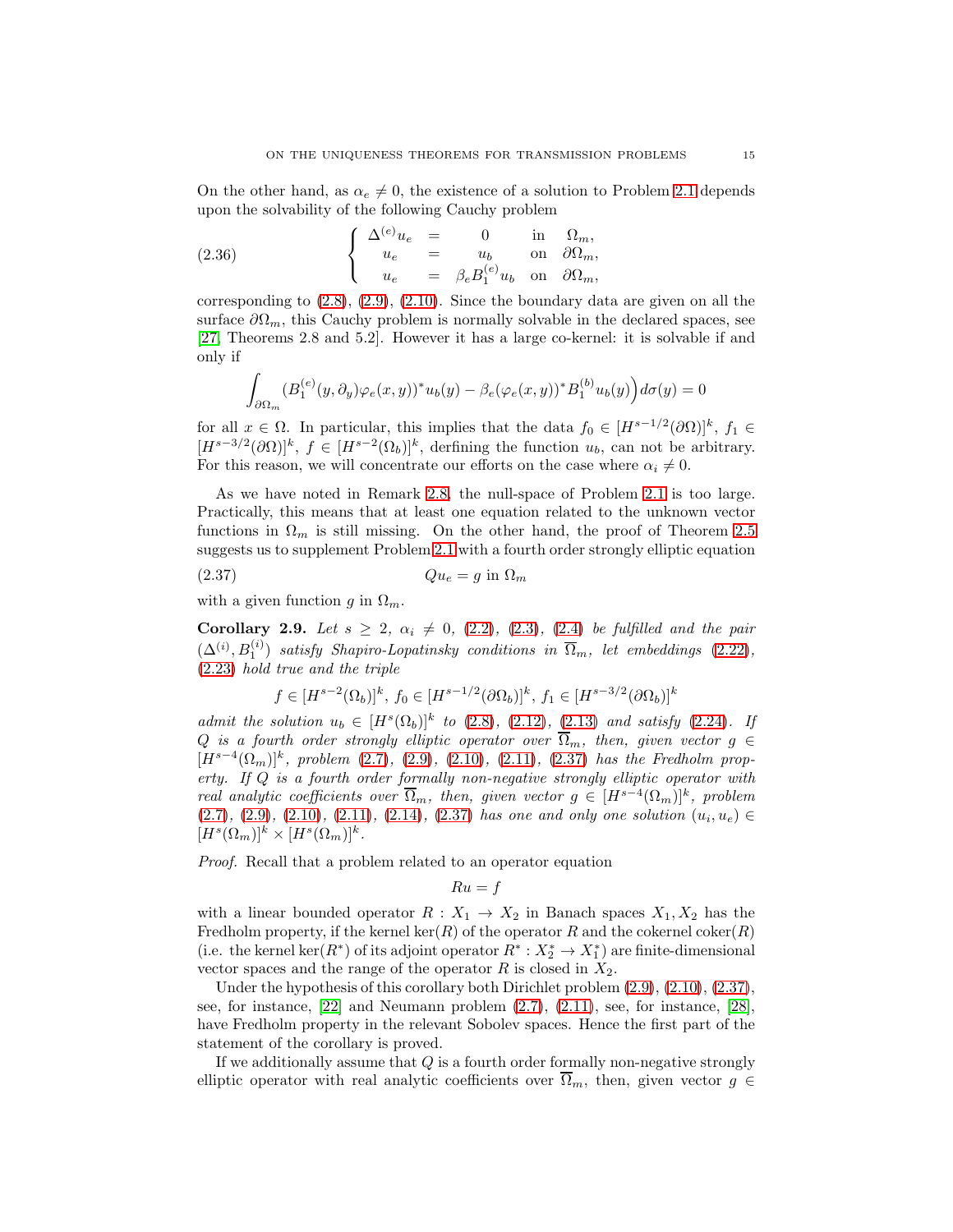$[H^{s-4}(\Omega_m)]^k$ , problem Dirichlet problem  $(2.9)$ ,  $(2.10)$ ,  $(2.37)$  has one and only one solution  $u_e \in [H^s(\Omega_m)]^k$ . Moreover, as we have seen in the proof of Theorem [2.5,](#page-11-0) under calibration condition [\(2.14\)](#page-7-7), Neumann problem [\(2.7\)](#page-7-1), [\(2.11\)](#page-7-2) is uniquely solvable in the space  $[H^{s}(\Omega_{m})]^{k}$ , too. Thus, problem  $(2.7)$ ,  $(2.9)$ ,  $(2.10)$ ,  $(2.11)$ ,  $(2.14), (2.37)$  $(2.14), (2.37)$  $(2.14), (2.37)$  has one and only one solution  $(u_i, u_e) \in [H^s(\Omega_m)]^k \times [H^s(\Omega_m)]^k$ . This finishes the proof of the corollary.

We emphasize that the Fredholm property for a problem is not always the desirable result in applications because of the possible lack of the uniqueness and possible absence of solutions. As the index (the difference between the dimensions of its kernel and co-kernel) of the Dirichlet problem in the standard setting equals to zero, the lack of uniqueness immediately implies some necessary solvability conditions applied to the given vector  $g$  in the Corollary [2.9.](#page-14-1)

<span id="page-15-3"></span>Example 2.10. First of all, we note that Problem [1.1](#page-3-8) is perfectly fit for the new more general model with  $\alpha_i = 1$ ,  $\alpha_e = 1$ ,  $\beta_e = -1$ ,  $\beta_i = 0$ ,  $f = 0$ ,  $f_1 = 0$  and

$$
A^{(i)} = M^{(i)} \nabla, A^{(e)} = M^{(e)} \nabla A^{(b)} = M^{(b)} \nabla
$$

and  $M^{(i)}$ ,  $M^{(e)}$ ,  $M^{(b)}$  are  $(l \times l)$ -matrices with real analytic coefficients over  $U_m$ and  $U_b$  satisfying [\(1.2\)](#page-2-4). Comparing with the results of §[1,](#page-1-0) we have

<span id="page-15-1"></span>
$$
M_i = (M^{(i)}(x))^2
$$
,  $M_i = (M^{(i)}(x))^2$ ,  $M_i = (M^{(i)}(x))^2$ .

i.e. we may consider matrices with real analytic entries.

Unfortunately, we do not know any published modifications of the standard bidomain model of the electrocardiography involving higher order strongly elliptic equation  $(2.37)$ . The following example has been reported to us by Vitaly Kalinin<sup>[1](#page-15-0)</sup>.

Namely, consider Problem [1.1](#page-3-8) in the situation where assumption [\(1.17\)](#page-4-4) is fulfilled. Next we assume that the function  $f_0$  in [\(1.16\)](#page-3-9) does not depend on the time variable t, calibration condition  $(1.19)$  is fulfilled and that the following electrodynamic relation holds true for the steady current  $u_e$ .

(2.38) 
$$
\Delta u_e = -\frac{q_e}{\varepsilon \varepsilon_0}.
$$

Hence, substituting  $(2.38)$  into  $(1.4)$  and  $(1.5)$  we obtain formulas that can be useful if we need to transform evolutionary equations to stationary ones:

(2.39) 
$$
\frac{\partial \Delta u_e}{\partial t} = -\frac{1}{\varepsilon \varepsilon_0} \Big( \sigma_e \Delta u_e + \chi I_{\text{ion}} \Big).
$$

Now, taking in account  $(1.7)$ , cable equation  $(1.15)$  and  $(1.20)$  we obtain the following equation in the sense of distributions in  $\Omega_m \times (0, T)$ :

<span id="page-15-2"></span>(2.40) 
$$
\frac{\sigma_i \sigma_e \varepsilon \varepsilon_0}{\sigma_e + \sigma_i} \Delta^2 u_e = -\chi C_m \sigma_e \Delta u_e - C_m \chi I_{\text{ion}} - \frac{\chi \sigma_i \sigma_e \varepsilon \varepsilon_0}{\sigma_e + \sigma_i} \Delta I_{\text{ion}}.
$$

If we are to stay within the framework of linear theory we may assume that the ionic current is given by

(2.41) 
$$
I_{\text{ion}}(v) = \sum_{j=1}^{n} a_j \partial_j v + a_0 v + b
$$

<span id="page-15-0"></span><sup>1</sup>V. Kalinin, MD, PhD, EP Solutions SA, Avenue des Sciences 13, 1400 Yverdon-les-Bains, Switzerland, e-mail: contact@ep-solutions.ch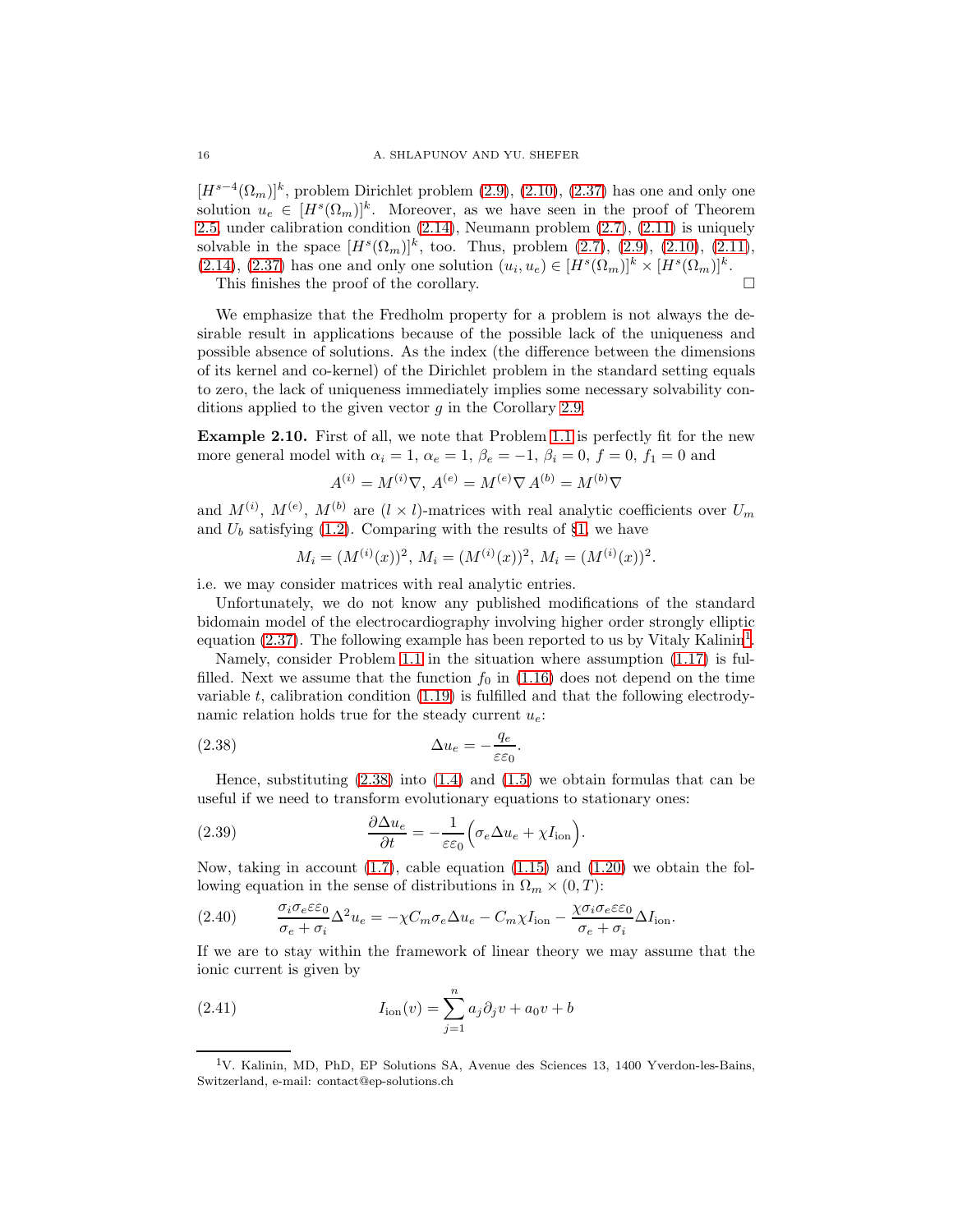with some function  $b \in L^2(\Omega)$ , and some constants  $a_j$ ,  $0 \le j \le n$ . Then, as the operator  $\Delta^2$  is strongly elliptic, using [\(1.20\)](#page-4-1) and [\(2.40\)](#page-15-2) we arrive at the fourth order strongly elliptic equation

<span id="page-16-0"></span>(2.42) 
$$
\frac{\sigma_i \sigma_e \varepsilon \varepsilon_0}{\sigma_e + \sigma_i} \Delta^2 u_e + \chi C_m \sigma_e \Delta u_e + \left(\frac{C_m(\sigma_e + \sigma_i)}{\sigma_i}\right) \chi I_{\text{ion}}(u_e) + \chi \sigma_e \varepsilon \varepsilon_0 \Delta I_{\text{ion}}(u_e) = -\frac{\sigma_e}{\sigma_i} \chi C_m I_{\text{ion}}(\mathcal{N}_i(0, \nu_i \cdot (M_b \nabla u_b)).
$$

There is little hope that Dirichlet problem  $(2.42)$ ,  $(1.9)$ ,  $(1.10)$  is uniquely solvable, taking in account that the coefficient  $\varepsilon \varepsilon_0$  is practically very small. Hence we may grant the Fredholm property only for problem  $(1.7)$ ,  $(1.9)$ ,  $(1.10)$ ,  $(1.11)$ ,  $(2.42)$ even under calibration assumption [\(1.19\)](#page-4-2).

Also we note that in the practical models of the electrocardiography the term  $I_{\text{ion}}(v, x, t)$  is usually non-linear with respect to v. For general non-linear Fredholm problems one may provide under reasonable assumptions a discrete set of solutions only, see  $[30]$  for the second order elliptic operators in Hölder spaces. Thus one should specify the type of the non-linearities under the consideration. For example, in the models of the cardiology the non-linear term is often taken as a polynomial of second or third order with respect to  $v$ , see, for instance, [\[2\]](#page-22-1), [\[32\]](#page-24-0), though these choices do not fully correspond to the real processes in the myocardium.

**Example 2.11.** Consider the following  $((n^2 + 1) \times n)$ -matrix differential operator

(2.43) 
$$
\mathscr{A} = \begin{pmatrix} \nabla & 0 & 0 & \dots & 0 \\ 0 & \nabla & 0 & \dots & 0 \\ \dots & \dots & \dots & \dots & \dots \\ 0 & 0 & 0 & \dots & \nabla \\ \partial_1 & \partial_2 & \partial_3 & \dots & \partial_n \end{pmatrix}.
$$

Its symbol

<span id="page-16-1"></span>
$$
\sigma(\mathscr{A})(\zeta) = \left( \begin{array}{cccc} \zeta & 0 & 0 & \dots & 0 \\ 0 & \zeta & 0 & \dots & 0 \\ \dots & \dots & \dots & \dots & \dots \\ 0 & 0 & 0 & \dots & \zeta \\ \zeta_1 & \zeta_2 & \zeta_3 & \dots & \zeta_n \end{array} \right)
$$

is injective for any  $\zeta \in \mathbb{R}^n \setminus \{0\}$  because it contains submatrices of the type  $\zeta_j I_n$ ,  $1\leq j\leq n$ .

Obviously, the space of its solutions  $S_{\mathscr{A}}(D)$  coincide with  $\mathbb{R}^n$  and the operator is holonomic. Taking a diagonal  $((n^2 + 1) \times (n^2 + 1))$ -matrix

<span id="page-16-2"></span>(2.44) 
$$
\mathcal{M}(x) = \begin{pmatrix} \mu(x) & 0 & 0 & \dots & 0 \\ 0 & \mu(x) & 0 & \dots & 0 \\ \dots & \dots & \dots & \dots & \dots \\ 0 & 0 & 0 & \mu(x) & 0 \\ 0 & 0 & \dots & 0 & \lambda(x) + \mu(x) \end{pmatrix}
$$

with real analytic entries  $\lambda(x)$ ,  $\mu(x)$  over a domain  $X \subset \mathbb{R}^n$  we obtain  $(n \times n)$ differential operator

$$
\mathscr{A}^* \mathscr{M} \mathscr{A} = -\Big(\text{div}(\mu(x)I_n)\nabla + \nabla(\lambda(x) + \mu(x))\text{div}\Big).
$$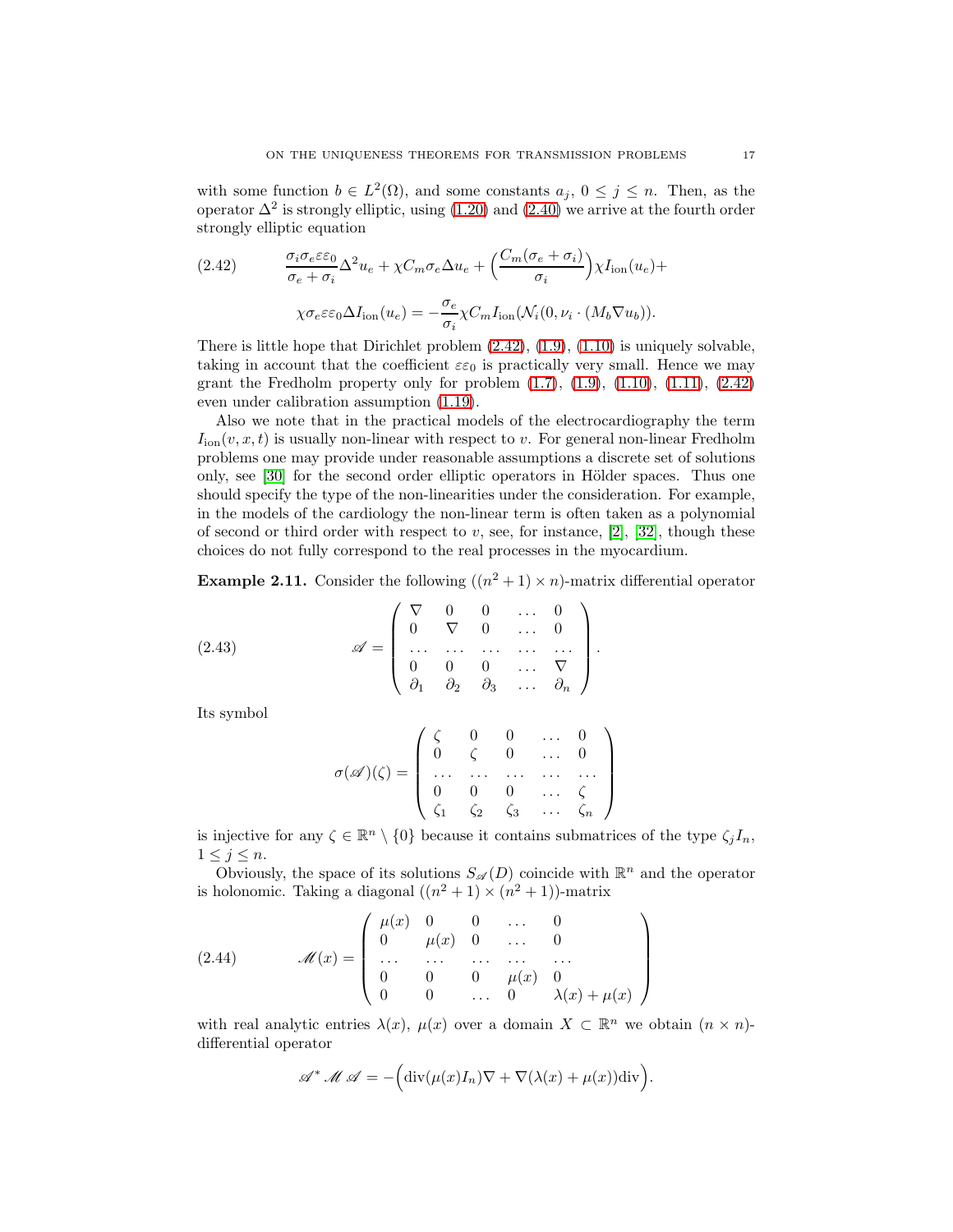In many applications it is known as the Lam`e operator; it is elliptic, strongly elliptic and formally non-negative if

$$
\begin{cases} \mu(x) \ge m_0 \text{ for all } x \in X, \\ \lambda(x) + 2\mu(x) \ge m_0 \text{ for all } x \in X, \\ \lambda(x) + \mu(x) \ge 0 \text{ for all } x \in X, \end{cases}
$$

where  $m_0$  is a positive number, because with  $x \in X$ ,  $\zeta \in \mathbb{R}^n$ ,  $w \in \mathbb{C}^n$  we have:

$$
\sigma(\mathscr{A}^* \mathscr{M} \mathscr{A})(\zeta) = -(\mu(x)|\zeta|^2 I_n + (\lambda(x) + \mu(x))\zeta \zeta^T),
$$
  
det  $\sigma(\mathscr{A}^* \mathscr{M} \mathscr{A})(\zeta) = |\zeta|^{2n} \mu^{n-1}(x)(\lambda(x) + 2\mu(x)),$   

$$
-\Re\Big(w^* \sigma(\mathscr{A}^* \mathscr{M} \mathscr{A})(\zeta)w)\Big) = (\mu(x)|\zeta|^2|w|^2 + (\lambda(x) + \mu(x))|\zeta^T w|^2).
$$

If the functions  $\mu$  and  $\lambda$  are constant then its bilateral fundamental solution of convolution type is given by the Kelvin-Somigliana matrix  $\Phi(x) = (\Phi_{m,i}(x))$  with the components

$$
\Phi_{mj}(x) = \frac{1}{2\mu(\lambda + 2\mu)} \left( \delta_{mj} (\lambda + 3\mu)\varphi_n(x) - (\lambda + \mu) x_j \frac{\partial}{\partial x_m} \varphi_n(x) \right)
$$

where  $\delta_{mj}$  is the Kronecker delta, and  $\varphi_n(x)$  is the standard fundamental solution to the Laplace operator in  $\mathbb{R}^n$  (see, for example, [\[13,](#page-23-20) Part II, §2, (1.7)]).

As it is known from the linear Elasticity Theory (for  $n = 2$  and  $n = 3$ ), the system of equations

$$
\mathscr{A}^* \mathscr{M} \mathscr{A} u = f \text{ in } D
$$

describes the displacement vector  $u(x)$  of points x of an elastic body D under the action of the force  $f(x)$ ; in these case  $\mu$  and  $\lambda$  are the so-called Lamé constants characterizing elastic properties of body's material, see, for instance, [\[13,](#page-23-20) Ch. 1, §11, formula (11.7)].

Next, the matrix  $\mathscr{T} = (\mathscr{T}_{mj}(x))$  with the entries

$$
\mathscr{T}_{mj}(x)=\mu\,\delta_{mj}\,\frac{\partial}{\partial\nu}+\lambda\,\nu_m(x)\,\frac{\partial}{\partial x_j}+\mu\,\nu_j(x)\,\frac{\partial}{\partial x_m}\ \ (m,j=1,...,n),
$$

is known as the boundary stress operator near  $\partial D$  if  $\nu_i(x)$  are the components of the outward unit normal vector to  $\partial D$  at the point x. Applying Ostrogradsky-Gauss formula we see that

(2.45) 
$$
\int_D v^* \mathcal{F} u d\sigma = \int_D \left( (\mathcal{A} v)^* \mathcal{M} \mathcal{A} u - v^* \mathcal{A}^* \mathcal{M} \mathcal{A} u \right) dx
$$

for all  $v \in [H^1(D)]^n$ ,  $u \in [H^2(D)]^n$ , i.e. we may consider Problem [2.1](#page-7-0) for operators

$$
A^{(i)} = M^{(i)} \mathscr{A}, A^{(e)} = M^{(e)} \mathscr{A}, A^{(b)} = M^{(b)} \mathscr{A}
$$

related to operator [\(2.43\)](#page-16-1) and square roots  $M^{(i)}$ ,  $M^{(e)}$ ,  $M^{(b)}$  of  $(n \times n)$ -matrices  $\mathscr{M}^{(i)}$ ,  $\mathscr{M}^{(e)}$ ,  $\mathscr{M}^{(b)}$  given by [\(2.44\)](#page-16-2) with Lamé constants  $\mu^{(i)}$ ,  $\lambda^{(i)}$ ,  $\mu^{(e)}$ ,  $\lambda^{(e)}$ ,  $\mu^{(b)}$ ,  $\lambda^{(b)}$ , respectively, and boundary first order operators

$$
B_1^{(i)} = \mathcal{T}^{(i)}, B_1^{(e)} = \mathcal{T}^{(e)}, B_1^{(b)} = \mathcal{T}^{(b)}.
$$

The problem for an elastic composite body  $\Omega = \Omega_b \cup \overline{\Omega}_m$  then consists in the following:

1) the description of the displacement vector  $u_b$  of the 'exterior' elastic body  $\Omega_b$ by the known force f in  $\Omega_b$ , the displacement  $f_0 = u_b$  and the stress  $\mathfrak{T}^{(b)} u_b = f_1$ on the surface  $\partial\Omega$ , see [\(2.8\)](#page-7-4), [\(2.12\)](#page-7-5), [\(2.13\)](#page-7-6);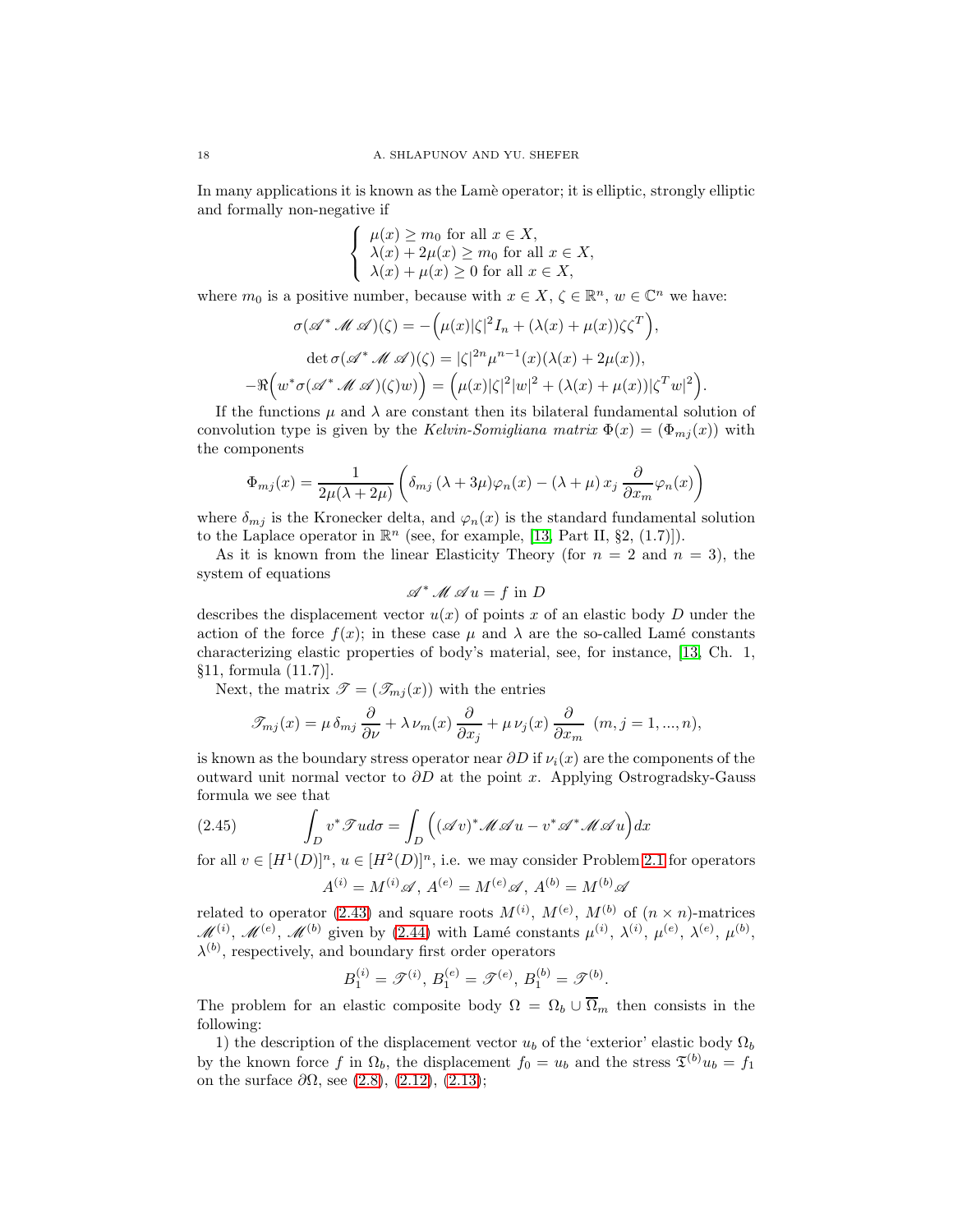2) the description of the displacement vectors  $u_i, u_e$  of the 'interior' composite body  $\Omega_m \subset \Omega$ , where two more elastic materials are mixed in such a way that

a) the displacement vectors  $u_i, u_e$  inside  $\Omega_m$  are linked via some homogenization procedure with the use of equation [\(2.7\)](#page-7-1);

b) relations [\(2.9\)](#page-7-8), [\(2.10\)](#page-7-9), [\(2.11\)](#page-7-2) connect the displacement  $u_b$  and the stress  $\mathfrak{T}^{(b)}u_b$ with the displacement  $u_e$ , the stress  $\mathfrak{T}^{(e)}u_e$  and the stress  $\mathfrak{T}^{(i)}u_i$  on the surface  $\partial\Omega_m$ .

The situation become sufficiently realistic if we assume  $\alpha_i = \alpha_e, \beta_i = 0, \beta_e = 1$ , i.e. the loads applied to different materials inside  $\Omega_m$  are the same, the stress  $\mathfrak{T}^{(i)}u_i$  equals to zero on the surface  $\partial\Omega_m$  (for instance, because of the corresponding material never contact with the surface) and  $\mathfrak{T}^{(e)}u_e = -\mathfrak{T}^{(b)}u_b$  on  $\partial\Omega_m$ .

## 3. An evolutionary problem

We recall that the primary equations  $(1.3)$ ,  $(1.4)$ ,  $(1.5)$ , leading to the classical steady bidomain model of the electrocardiography are actually evolutionary. That is why, let us obtain a uniqueness theorem for a generalized evolutionary problem, too. With this purpose, we introduce the suitable spaces for investigation of parabolic equations, see, for instance, [\[15,](#page-23-10) Ch. 1].

For  $T > 0$  we set  $\Omega_T = \Omega \times (0, T)$ . Let  $C^{2s,s}(\Omega_T)$  be the set of all continuous functions u on  $\Omega_T$ , having on  $\Omega_T$  continuous partial derivatives  $\partial_t^j \partial_x^{\alpha} u$  for all multiindexes  $(\alpha, j) \in \mathbb{Z}_{+}^{n} \times \mathbb{Z}_{+}$ , satisfying  $|\alpha| + 2j \leq 2s$ . Clearly, for the cylinder domain  $\Omega_T$  we have  $\overline{\Omega_T} = \overline{\Omega} \times [0, T]$ . Then  $C^{2s,s}(\overline{\Omega_T})$  denotes the subset in  $C^{2s,s}(\Omega_T)$ , such that for any function  $u \in C^{2s,s}(\overline{\Omega_T})$  and any multi-index  $(\alpha, j) \in \mathbb{Z}_+^n \times \mathbb{Z}_+$ , there is a function  $u_{\alpha,j}$ , continuous on  $\overline{\Omega_T}$  and such that  $\partial_t^j \partial_x^{\alpha} u = u_{\alpha,j}$  in  $\Omega_T$ .

Let us denote by  $H^{2s,s}(\Omega_T)$ ,  $s \in \mathbb{Z}_+$ , anisotropic (parabolic) Sobolev spaces, see, for instance, [\[15\]](#page-23-10), i.e. the set of such measurable functions u on  $\Omega_T$  that the partial derivatives  $\partial_t^j \partial_x^{\alpha} u$  belong to the Lebesgue space  $L^2(\Omega_T)$  for all multi-indexes  $(\alpha, j) \in \mathbb{Z}_{+}^{n} \times \mathbb{Z}_{+}$  satisfying  $|\alpha| + 2j \leq 2s$ . This is a Hilbert space with the inner product

<span id="page-18-0"></span>(3.1) 
$$
(u,v)_{H^{2s,s}(\Omega_T)} = \sum_{|\alpha|+2j\leq 2s} \int_{\Omega_T} \partial_t^j \partial_x^{\alpha} v(x,t) \partial_t^j \partial_x^{\alpha} u(x,t) dxdt.
$$

We may also define  $H^{2s,s}(\Omega_T)$  as the completion of the linear space  $C^{2s,s}(\overline{\Omega_T})$  with respect to the norm  $\|\cdot\|_{H^{2s,s}(\Omega_T)}$  induced by the inner product [\(3.1\)](#page-18-0). In particular, if  $s = 0$  then  $H^{0,0}(\Omega_T) = L^2(\Omega_T)$ .

We will also use the so-called Bochner spaces of functions depending on  $(x, t)$ over  $\Omega_T$ . Namely, if B is a Banach space (possibly, a space of functions over  $\Omega$ ) and  $p \geq 1$ , we denote by  $L^p([0,T], \mathcal{B})$  the Banach space of measurable maps  $u:[0,T] \to \mathcal{B}$  with the norm

$$
||u||_{L^p([0,T],\mathcal{B})} := ||||u(\cdot,t)||_{\mathcal{B}}||_{L^p([0,T])},
$$

see, for instance, [\[17,](#page-23-11) Ch. §1.2].

Now, taking in account cable equation [\(1.15\)](#page-3-10), we consider a modified Problem [2.1](#page-7-0) adding the time variable  $t \in [0, T]$ .

<span id="page-18-1"></span>**Problem 3.1.** Let  $\alpha_i, \alpha_e, \beta_e, \beta_i, \mu_i, \mu_e \in \mathbb{R}, \alpha_i^2 + \alpha_e^2 \neq 0, \beta_e^2 + \beta_i^2 \neq 0, \mu_i^2 + \mu_e^2 \neq 0.$ Given vector functions

$$
f \in [L^2(\Omega_m \times (0,T))]^k, \ f_0 \in [L^2([0,T],H^{3/2}(\partial \Omega_m)]^k, \ f_1 \in [L^2([0,T],H^{1/2}(\partial \Omega_m)]^k,
$$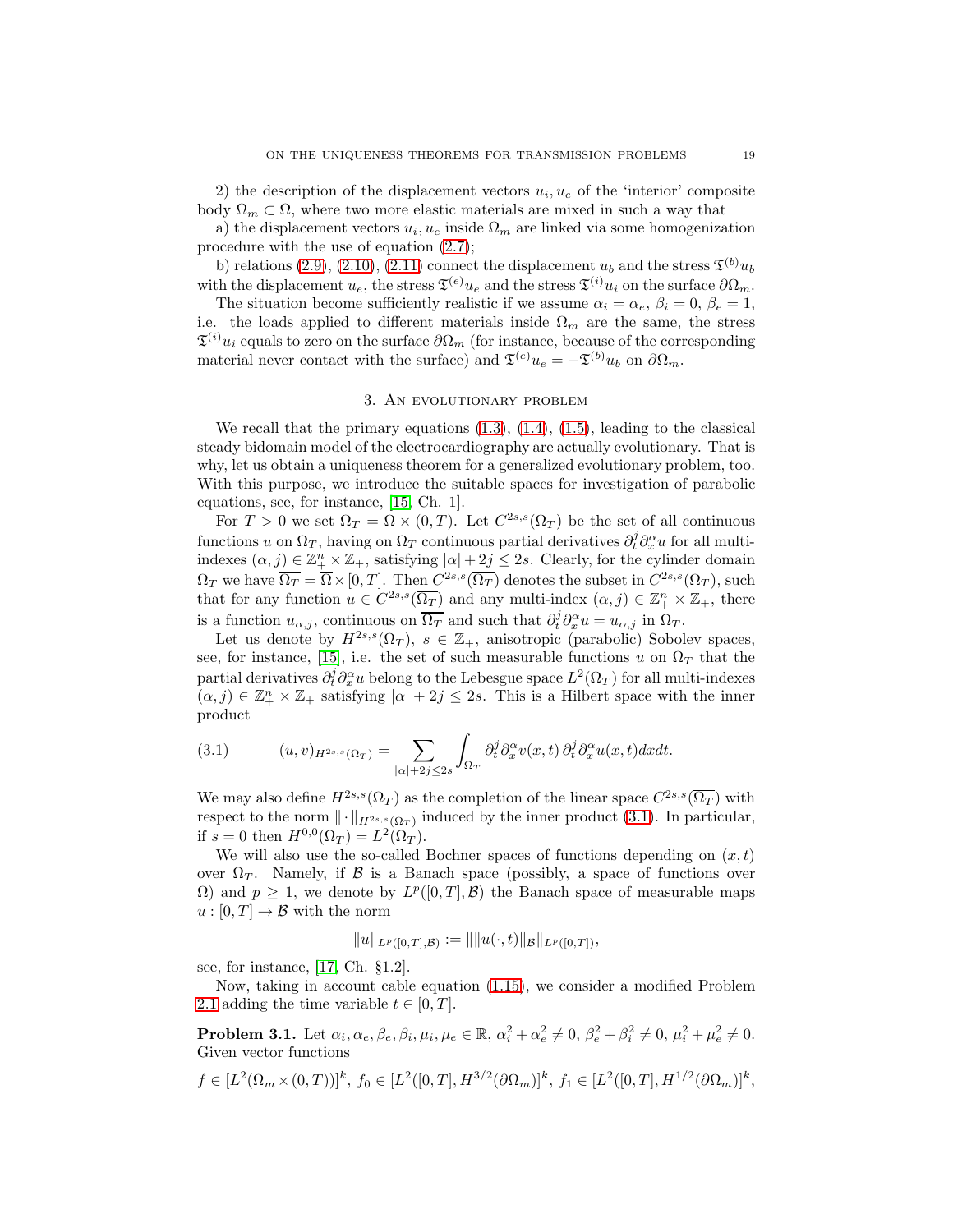and mapping  $I: [H^{2,1}(\Omega_m \times (0,T)]^k \to [L^2(\Omega_m \times (0,T)]^k, \text{ find unknown vector})$ functions  $u_b \in [H^{2,1}(\Omega_b \times (0,T)]^k, u_i, u_e \in [H^{2,1}(\Omega_m \times (0,T)]^k \text{ satisfying}]$ 

(3.2) 
$$
\alpha_i \Delta^{(i)} u_i + \alpha_e \Delta^{(e)} u_e = 0 \text{ in } \Omega_m \times [0, T],
$$

<span id="page-19-1"></span>(3.3) 
$$
\Delta^{(b)} u_b = f \text{ in } \Omega_b \times [0, T],
$$

(3.4) 
$$
u_e = u_b \text{ on } \partial \Omega_m \times [0, T],
$$

(3.5) 
$$
B_1^{(e)}u_e = \beta_e B_1^{(b)}u_b \text{ on } \partial\Omega_m \times [0, T],
$$

(3.6) 
$$
B_1^{(i)}u_i = \beta_i B_1^{(b)}u_b \text{ on } \partial\Omega_m \times [0,T],
$$

<span id="page-19-3"></span><span id="page-19-2"></span>(3.7) 
$$
B_1^{(b)}u_b = f_1 \text{ on } \partial\Omega \times [0, T],
$$

$$
u_t = f_0 \text{ on } \partial\Omega \times [0, T].
$$

$$
\frac{\partial(u - u)}{\partial u} = 0
$$

(3.9) 
$$
-\mu_i \Delta^{(i)} u_i + \mu_e \Delta^{(e)} u_e = \frac{\partial (u_i - u_e)}{\partial t} + I(u_i - u_e) \text{ in } \Omega \times (0, T).
$$

As in §[1,](#page-1-0) §[2,](#page-5-1) it is reasonable to supplement the problem with calibration assumption: there is a function  $c_0(t) \in C[0,T]$  such that

<span id="page-19-0"></span>(3.10) 
$$
\int_{\partial\Omega_m} h^*(y)(u_i(y,t) + c_0(t)u_e(y,t))d\sigma(y) = 0
$$

for all  $h \in S_{A^{(i)}}(\Omega_m) \cap [H^s(\Omega_m)]^k$  and for almost all  $t \in [0, T]$ .

The further developments depend essentially on the structure of the mapping I. We continue the discussion with the situation considered in Example [2.7.](#page-13-2)

**Theorem 3.2.** Let  $s \geq 1$ ,  $\alpha_i \neq 0$ ,  $\mu_i \alpha_e + \mu_e \alpha_i \neq 0$ , [\(2.2\)](#page-6-1), [\(2.3\)](#page-6-3), [\(2.4\)](#page-6-2) hold true and the pair  $(\Delta_i, B_1^{(i)})$  satisfy Shapiro-Lopatinsky conditions in  $\overline{\Omega}_m$ . Let also the coefficients of the operator  $\Delta_i$  constants. If [\(2.32\)](#page-13-3) and [\(3.10\)](#page-19-0) are fulfilled and

<span id="page-19-4"></span>(3.11) 
$$
I(v) = \sum_{j=1}^{n} a_j \partial_j v + a_0 v + g
$$

with some function vector  $g \in [L^2(\Omega_m \times (0,T))]^k$ , and some  $(k \times k)$ -matrices  $a_j$ ,  $0 \leq j \leq n$ , then Problem [3.1](#page-18-1) has no more than one solution  $(u_i, u_e, u_b)$  in the space  $[H^{2,1}(\Omega_m \times (0,T))]^k \times [H^{2,1}(\Omega_m \times (0,T))]^k \times [H^{2,1}(\Omega_b \times (0,T))]^k.$ 

*Proof.* Fix vector functions  $f \in [L^2(\Omega_m \times (0,T))]^k$ ,  $f_0 \in L^2([0,T], H^{3/2}(\partial \Omega))$ ,  $f_1 \in$  $L^2([0,T], H^{1/2}(\partial\Omega))$ , admitting a solution  $u_b \in H^{2,1}(\Omega_b \times (0,T))$  to [\(3.3\)](#page-19-1), [\(3.7\)](#page-19-2), [\(3.8\)](#page-19-3). Let  $(\hat{u}_i, \hat{u}_e, \hat{u}_b)$  and  $(\tilde{u}_i, \tilde{u}_e, \tilde{u}_b)$  be two solutions to Problem [3.1.](#page-18-1) Then the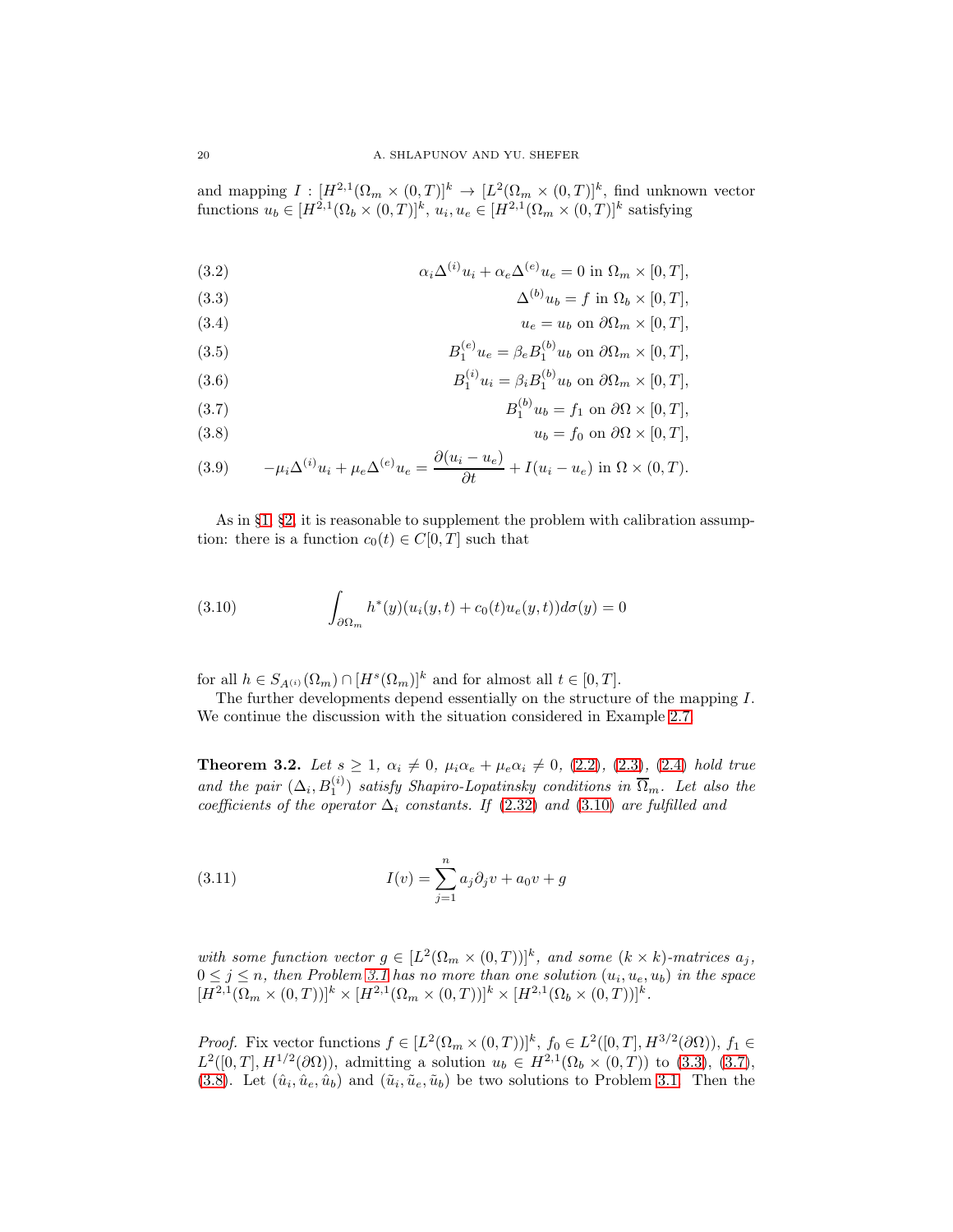vector  $(w_i, w_e, w_b) = (\hat{u}_i, \hat{u}_e, \hat{u}_b) - (\tilde{u}_i, \tilde{u}_e, \tilde{u}_b)$  satisfies

<span id="page-20-2"></span>(3.12) 
$$
\alpha_i \Delta^{(i)} w_i + \alpha_e \Delta^{(e)} w_e = 0 \text{ in } \Omega_m \times [0, T],
$$

(3.13) 
$$
\Delta^{(b)}w_b = 0 \text{ in } \Omega_b \times [0,T],
$$

(3.14)  $w_e = w_b$  on  $\partial \Omega_m \times [0, T]$ ,

(3.15) 
$$
B_1^{(e)}w_e = \beta_e B_1^{(b)}w_b \text{ on } \partial\Omega_m \times [0,T],
$$

(3.16) 
$$
B_1^{(i)}w_i = \beta_i B_1^{(b)}w_b \text{ on } \partial\Omega_m \times [0, T],
$$

$$
(3.17) \t\t B_1^{(0)}w_b = 0 \text{ on } \partial\Omega \times [0,T],
$$

$$
(3.18) \t\t\t w_b = 0 \text{ on } \partial\Omega \times [0, T],
$$

<span id="page-20-0"></span>(3.19) 
$$
-\mu_i \Delta^{(i)} w_i + \mu_e \Delta^{(e)} w_e = \frac{\partial (w_i - w_e)}{\partial t} + I(w_i - w_e) \text{ in } \Omega \times (0, T).
$$

the last equation being satisfied in  $\Omega \times (0,T)$ . Then by Theorem [2.4](#page-9-0) we have (3.20)

<span id="page-20-1"></span>
$$
\begin{cases}\nw_b(x,t) = 0 & \text{if } (x,t) \in \Omega_b \times [0,T], \\
w_e(x,t) = w & \text{if } (x,t) \in \Omega_m \times [0,T], \\
w_i(x,t) = \mathcal{N}^{(i)}((-\alpha_e/\alpha_i)\Delta^{(e)}w(\cdot,t),0)(x) & \text{if } (x,t) \in \Omega_m \times [0,T],\n\end{cases}
$$

where, as before,  $\mathcal{N}^{(i)}$  is the Neumann operator related to  $\Delta^{(i)}$  and w is a function from the space  $L^2([0,T], [H_0^2(\Omega_m)]^k) \cap [H^{2s,s}(\Omega_m \times (0,T))]^k$  providing that parabolic equation [\(3.19\)](#page-20-0) is fulfilled and calibration assumption [\(3.10\)](#page-19-0) holds true.

Since  $\Delta^{(i)} = \gamma \Delta^{(i)}$  with some  $\gamma > 0$ , then, according to [\(2.33\)](#page-13-0) and [\(3.20\)](#page-20-1), we have

<span id="page-20-4"></span>(3.21) 
$$
\begin{cases} w_b(x,t) = 0 & \text{if } (x,t) \in \Omega_b \times [0,T], \\ w_e(x,t) = w & \text{if } (x,t) \in \Omega_m \times [0,T], \\ w_i(x,t) = (-\alpha_e/\alpha_i)\gamma w & \text{if } (x,t) \in \Omega_m \times [0,T], \end{cases}
$$

where w is a function from  $L^2([0,T], [H_0^2(\Omega_m)]^k) \cap [H^{2s,s}(\Omega_m \times (0,T))]^k$  satisfying the following reduced version of equation [\(3.19\)](#page-20-0): (3.22)

<span id="page-20-3"></span>
$$
(1+(\alpha_e/\alpha_i)\gamma)\frac{\partial w}{\partial t}+(\mu_i(\alpha_e/\alpha_i)+\mu_e)\Delta^{(e)}w=\left(I(\hat{u}_i-\hat{u}_e)-I(\tilde{u}_i-\tilde{u}_e)\right) \text{ in } \Omega_m\times(0,T).
$$
Clearly

Clearly,

(3.23) 
$$
\hat{v} - \tilde{v} = (\hat{u}_i - \hat{u}_e) - (\tilde{u}_i - \tilde{u}_e) = w_i - w_e = -((\alpha_e/\alpha_i)\gamma + 1)w,
$$

and then [\(3.11\)](#page-19-4), [\(3.12\)](#page-20-2), [\(3.22\)](#page-20-3) imply the following relation in  $\Omega_m \times (0, T)$ :

$$
(3.24)\ (\alpha_i + \alpha_e \gamma)\frac{\partial w}{\partial t} + (\mu_e \alpha_i + \mu_i \alpha_e) \Delta^{(e)} w + (\alpha_i + \alpha_e \gamma) \left(\sum_{j=1}^n a_j \partial_j w + a_0 w\right) = 0.
$$

If  $(\alpha_i + \alpha_e \gamma) = 0$  then  $w(\cdot, t) = 0$  for each  $t \in [0, T]$  because the Uniqueness Theorem for the Cauchy problem for the second order elliptic operator  $\Delta^{(e)}$ , see [\[27,](#page-23-16) Theorem 2.8]), for  $w \in [H_0^2(\Omega_m)]^k$  and  $(\mu_i \alpha_e - \mu_e \alpha_i) \neq 0$ .

If  $(\alpha_i + \alpha_e \gamma) \neq 0$  then, similarly to elliptic theory, we may use integral representations in parabolic (backward parabolic) theory. Namely, consider the following differential operator

(3.25) 
$$
\mathcal{L} = \frac{\partial}{\partial t} + (\mu_e \alpha_i + \mu_i \alpha_e)(\alpha_i + \alpha_e \gamma)^{-1} \Delta^{(e)} + \sum_{j=1}^n a_j \partial_j + a_0
$$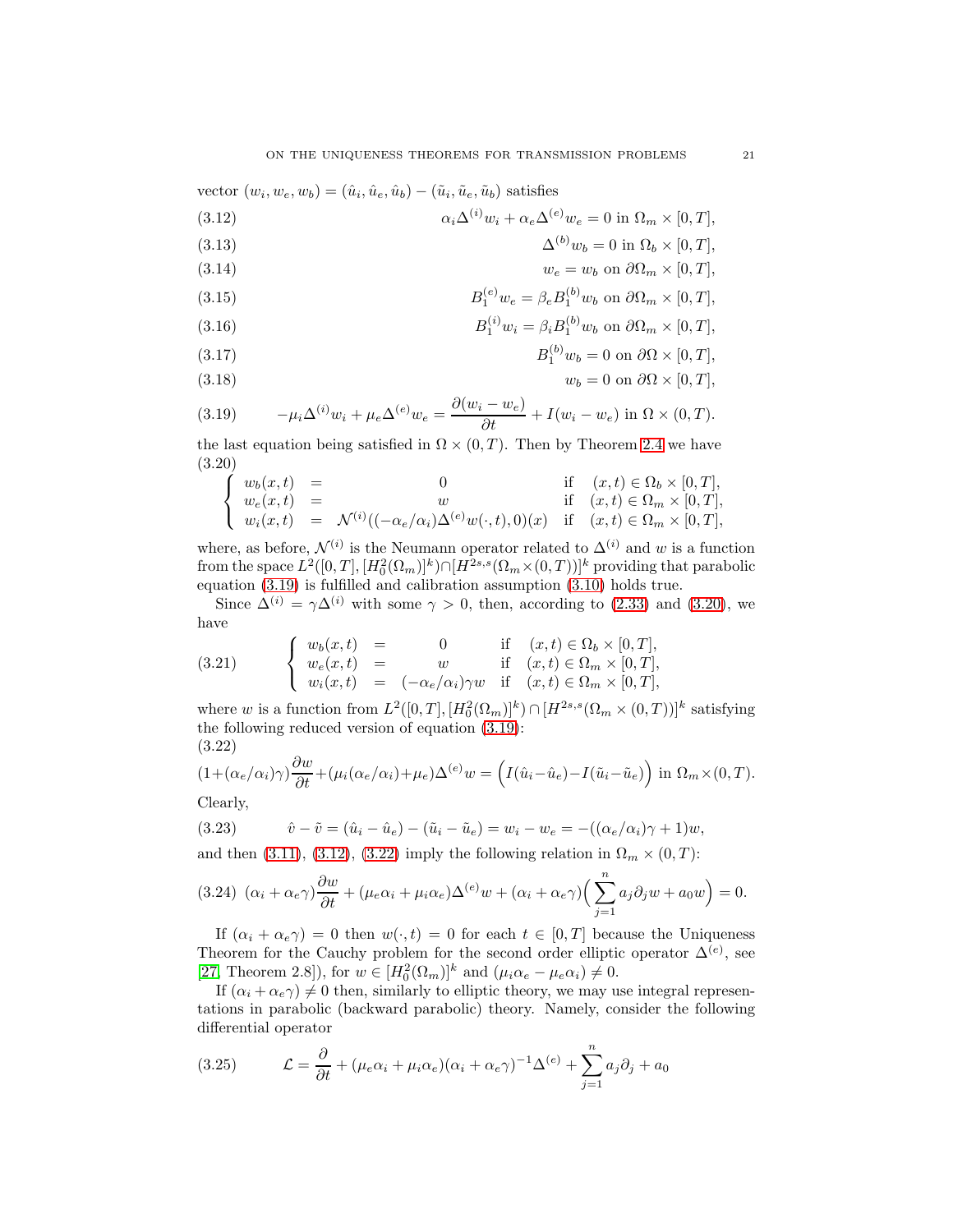constant coefficients. It is parabolic if  $(\mu_e \alpha_i + \mu_i \alpha_e)(\alpha_i + \alpha_e \gamma)^{-1} > 0$  and it is backward parabolic if  $(\mu_e \alpha_i + \mu_i \alpha_e)(\alpha_i + \alpha_e \gamma)^{-1} < 0$ .

We proceed with the parabolic case because the arguments for the backward parabolic are similar. Indeed, under the asuumtions above  $\mathcal L$  admits a fundamental solution, say,  $\Psi_{\mathcal{L}}$ , see [\[5,](#page-23-0) §1.5, Theorem 2.8], [\[31\]](#page-24-4), and hence it admits a suitable integral formula. Namely, denote by S a relatively open subset of  $\partial\Omega$  and set  $S_T = S \times (0,T)$ . For functions  $g \in [L^2(\Omega_T)]^k$ ,  $v \in L^2([0,T], [H^{1/2}(\partial \Omega)]^k)$ ,  $w \in$  $L^2([0,T],[H^{3/2}(\partial\Omega)]^k)$ ,  $h \in [H^{1/2}(\Omega)]^k$  we introduce the following potentials:

$$
I_{\Omega}(h)(x,t) = \int_{\Omega} \Psi_{\mathcal{L}}(x, y, t)h(y, 0)dy,
$$
  

$$
G_{\Omega}(f)(x,t) = \int_{0}^{t} \int_{\Omega} \Psi_{\mathcal{L}}(x, y, t, \tau)g(y, \tau)dyd\tau,
$$
  

$$
V_{S}(v)(x,t) = \int_{0}^{t} \int_{S} \tilde{B}_{0}(y)\Psi_{\mathcal{L}}(x, y, t, \tau)v(y, \tau)ds(y)d\tau,
$$
  

$$
W_{S}(w)(x,t) = -\int_{0}^{t} \int_{S} \tilde{B}_{1}(y)\Psi_{\mathcal{L}}(x, y, t, \tau)w(y, \tau)ds(y)d\tau,
$$

(see, for instance, [\[7,](#page-23-21) Ch. 1, §3 and Ch. 5, §2]), where  $\tilde{B} = (\tilde{B}_0, \tilde{B}_1)$  is the dual Dirichlet pair for the elliptic operator

$$
D = (\mu_e \alpha_i + \mu_i \alpha_e)(\alpha_i + \alpha_e \gamma)^{-1} \Delta^{(e)} + \sum_{j=1}^n a_j \partial_j + a_0
$$

and the Dirichlet pair  $B = (I_k, B_1^{(e)})$  over  $\partial \Omega$ , i.e.

$$
\int_{\partial\Omega} \left( (\tilde{B}_1 v)^* u + (\tilde{B}_0 v)^* B_1^{(e)} u \right) d\sigma = \int_D \left( v^* D u - (D^* v)^* u \right) dx.
$$

for all  $u, v \in [C^{\infty}(\overline{\Omega})]^k$ , see, for instance, [\[35,](#page-24-5) Lemma 8.3.3], [\[36,](#page-24-1) Lemma 9.27].

By the construction, all these potentials are (improper) integral depending on the parameters  $(x, t)$ .

Next, we formulate the so-called Green formula for the parabolic operator  $\mathcal{L}$ .

**Lemma 3.3.** Assume that the coefficients of the operator  $\Delta_i$  and  $a_j$ ,  $0 \leq j \leq n$ , are constant. Then for all  $T > 0$  and all  $u \in [H^{2,1}(\Omega_T)]^k$  the following formula holds:

<span id="page-21-0"></span>(3.26) 
$$
\begin{aligned} u(x,t), & (x,t) \in \Omega_T \\ 0, & (x,t) \notin \overline{\Omega_T} \end{aligned} = \left( I_{\Omega}(u) + G_{\Omega}(\mathcal{L}u) + V_{\partial\Omega}(\partial_{\nu,M}u) + W_{\partial\Omega}(u) \right)(x,t).
$$

*Proof.* See, for instance,  $\begin{bmatrix} 33, \text{ Ch. } 6, \text{ §12} \end{bmatrix}$  or  $\begin{bmatrix} 34, \text{ Theorem 2.4.8} \end{bmatrix}$  even for more general linear operators admitting fundamental solutions or parametrices.

<span id="page-21-1"></span>Taking into account Green formula [\(3.26\)](#page-21-0), we obtain

(3.27) 
$$
\begin{aligned}\nw(x,t), (x,t) &\in \Omega_m \times (0,T) \\
0, (x,t) &\notin \overline{\Omega_m} \times [0,T]\n\end{aligned}\n\bigg\} = I_{\Omega_m}(w)(x,t).
$$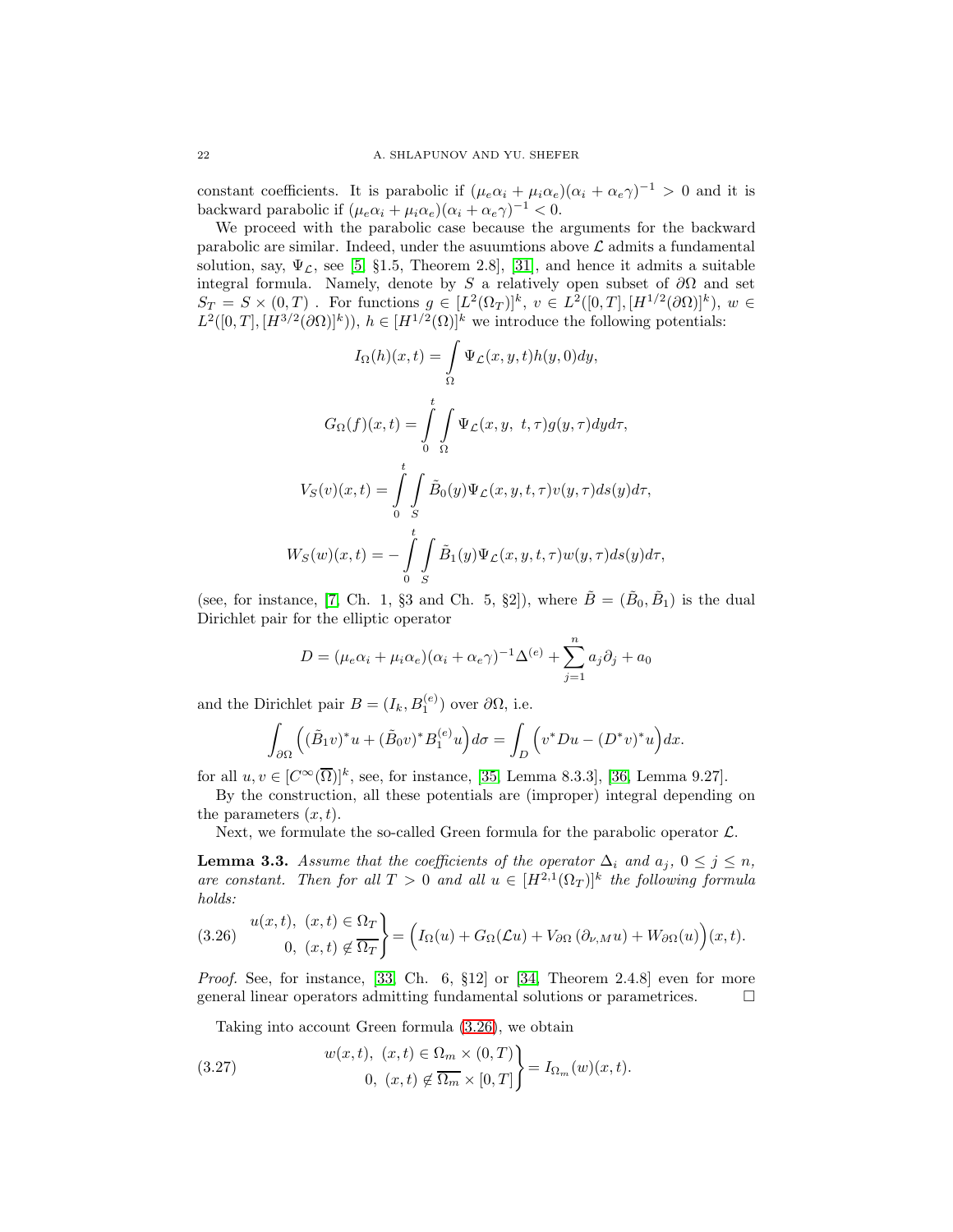It is well known that the fundamental solution  $\Psi_{\mathcal{L}}(x,t)$  is real analytic with respect to the space variable x for each  $t > 0$ , see [\[5\]](#page-23-0), [\[31\]](#page-24-4). In particular, this means that the potential  $I_{\Omega}(u)(x,t)$  is real analytic with respect to x for each  $t > 0$ , too. However, according to [\(3.27\)](#page-21-1), it equals to zero outside  $\overline{\Omega}_T$ . Therefore it is identically zero for each  $t > 0$  and then  $w \equiv 0$  in  $\Omega_T$ , cf. [\[14\]](#page-23-22), [\[21\]](#page-23-23) for the similar uniqueness theorem related to the heat equation and the parabolic Lamé type systems.

Finally, we see that  $(w_i, w_e, w_b) = 0$  because of [\(3.21\)](#page-20-4).

Again, we note that Problem [1.1](#page-3-8) (i.e. the inverse problem of the electrocardiography) supplemented with cable equation [\(1.13\)](#page-3-2) is perfectly corresponds to Problem [3.1](#page-18-1) with  $\alpha_i = 1, \ \alpha_e = 1, \ \beta_e = -1, \beta_i = 0, \ \mu_i = 1, \ \mu_e = 1, \ f = 0, \ f_1 = 0$  and the specific choice of the Laplacians  $\Delta^{(i)}$ ,  $\Delta^{(e)}$ ,  $\Delta^{(b)}$  as in Example [2.10.](#page-15-3)

On the other hand, we see that Problem [3.1](#page-18-1) can be easily adopted to many models involving diffusion equations. Again, in the practical models of such kind the term  $I(v, x, t)$  is usually non-linear with respect to v. Thus, the uniqueness and the existence theorems to Problem [3.1](#page-18-1) under assumptions [\(2.32\)](#page-13-3) and [\(3.10\)](#page-19-0) are closely related to these type of theorems for the following non-standard Cauchy problem for a quasilinear parabolic equation:

<span id="page-22-3"></span>(3.28) 
$$
\begin{cases} \mathcal{L}v = F(v) & \text{in} \quad \Omega_m \times (0, T), \\ v = g_0 & \text{on} \quad \partial \Omega_m \times [0, T], \\ B_1^{(e)} v = g_1 & \text{on} \quad \partial \Omega_m \times [0, T], \end{cases}
$$

with some data  $g_0, g_1$  and (possibly, non-linear) term F. Even in the case where F is linear with respect to  $u_e$  problem [\(3.28\)](#page-22-3) might be ill-posed in some cases, cf., [\[14\]](#page-23-22), [\[21\]](#page-23-23). Thus, for both linear and the non-linear case, a thorough investigation of [\(3.28\)](#page-22-3) is necessary. It looks that the problem can be treated with the use of Cauchy-Kowalevskaya theorem. But in a matter of facts, the question is much more delicate because the Cauchy-Kowalevskaya theorem is related to real analytic solutions for real analytic data in a small neighborhood of a real analytic surface. Even if we assume that the surface  $\partial\Omega_m$  and the data are real analytic, the structure of the fundamental solutions to parabolic equations with constant coefficients makes us admit that solutions of such equations are often real analytic with respect to the space variables  $(x_1, \ldots, x_n)$  but unlikely to be analytic with respect the time variable t.

However, as the primary goals of the paper were uniqueness theorems, it is worth to say that the real analyticity of solutions to [\(3.28\)](#page-22-3) with respect to the space variables would leave us a good hope for a uniqueness theorem for Problem [3.1](#page-18-1) in a non-linear situation, too.

Acknowledgments The authors were supported by the grant of the Foundation for the Advancement of Theoretical Physics and Mathematics "BASIS".

#### **REFERENCES**

- <span id="page-22-2"></span>[1] Agranovich, M.S., Vishik, M.I., Elliptic problems with a parameter and parabolic problems of general type, Rus. Math. Surv., 19(1964), 3, 53–157.
- <span id="page-22-1"></span>[2] Aliev, R.R., Panfilov, A.V., A simple two-variable model of Cardiac Excitation, Chaos, Solitons and Fractals, V. 7:3 (1996), 293–301.
- <span id="page-22-0"></span>[3] Borsuk, M. Transmission problem for Elliptic second-order Equations in non-smooth domains, Birkhäuser, Berlin, 2010.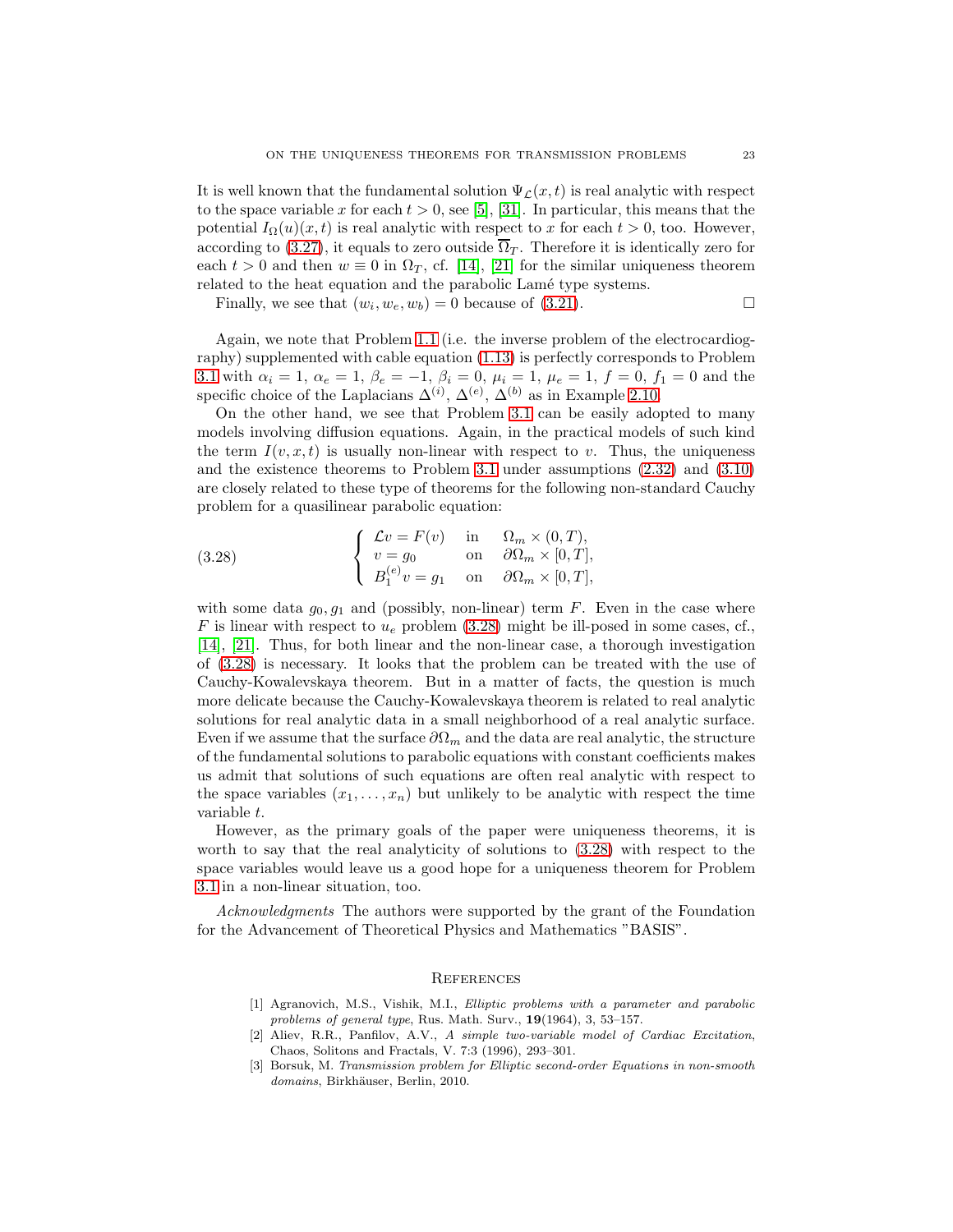- <span id="page-23-1"></span>[4] Burger, M., Mardal, K.A., Nielsen, B.F., Stability analysis of the inverse transmembrane potential problem in electrocardiography, Inverse Problems, 26 (2010), 10, 105012
- <span id="page-23-0"></span>[5] Eidel'man, S.D., Parabolic equations, Partial differential equations – 6, Itogi Nauki i Tekhniki. Ser. Sovrem. Probl. Mat. Fund. Napr., 63, VINITI, Moscow, 1990, 201–313.
- <span id="page-23-18"></span>[6] Fedchenko D.P., Shlapunov, A.A., On the Cauchy problem for the elliptic complexes in spaces of distributions. Complex Variables and Elliptic Equations, V. 59, N. 5, 2014, 651-679.
- <span id="page-23-21"></span>[7] Friedman, A., Partial differential equations of parabolic type, Englewood Cliffs, NJ, Prentice-Hall, Inc., 1964.
- <span id="page-23-2"></span>[8] Geselowitz, D.B., Miller, V., A bidomain model for isotropic cardiac muscle, Ann. Biomed. Eng., 1983; 11 (3-4), 191-206.
- <span id="page-23-5"></span>Gilbarg, D., Trudinger, N., Elliptic Partial Differential Equations of second order, Berlin, Springer-Verlag, 1983.
- <span id="page-23-19"></span>[10] Hedberg, L.I., Wolff, T.H., Thin sets in nonlinear potential theory, Ann. Inst. Fourier (Grenoble) 33 (1983), no. 4, 161–187.
- <span id="page-23-12"></span>[11] Kalinin, V., Kalinin A., Schulze W.H.W., Potyagaylo D., Shlapunov, A., On the correctness of the transmembrane potential based inverse problem of ECG, Computing in Cardiology, 2017, 1–4.
- <span id="page-23-4"></span>[12] Kozlov, V.A., Maz'ya V.G., and Fomin, A.V., An iterative method for solving the Cauchy problem for elliptic equations, USSR Computational Mathematics and Mathematical Physics, 1991, 31:1, 45–52.
- <span id="page-23-20"></span>[13] Kupradze, V.D., Gegelia, T. G., Basheleishvili, M. O., Burchuladze, T. V. Threedimensional problems of the mathematical theory of elasticity and thermoelasticity, Applied Mathematics and Mechanics, vol. 25, North-Holland, 1979.
- <span id="page-23-22"></span>[14] Kurilenko, I.A., Shlapunov, A.A., On Carleman-type Formulas for Solutions to the Heat Equation, Journal of Siberian Federal University, Math. and Phys., 12:4 (2019), 421–433.
- <span id="page-23-10"></span>[15] Ladyzhenskaya, O.A., Solonnikov V.A., Ural'tseva, N.N. Linear and Quasilinear Equations of Parabolic Type, Moscow, Nauka, 1967.
- <span id="page-23-3"></span>[16] Lavrent'ev, M.M., On the Cauchy problem for linear elliptic equations of the second order, Dokl. AN SSSR, 112:2 (1957), 195–197.
- <span id="page-23-11"></span> $[17]$  Lions, J.-L., Quelques méthodes de résolution des problèmes aux limites non linéare, Dunod/Gauthier-Villars, Paris, 1969, 588 pp.
- <span id="page-23-15"></span>[18] Lions, J. L., Magenes, E., Non-Homogeneous Boundary Value Problems und Applications. Vol. 1, Springer-Verlag, Berlin et al., 1972.
- <span id="page-23-7"></span><span id="page-23-6"></span>[19] McLean, W., Strongly Elliptic Systems and Boundary Integral Equations, Cambridge Univ. Press, Cambridge, 2000.
- <span id="page-23-23"></span>[20] Mikhailov, V.P., Partial differential equations, Nauka, Moscow, 1976.
- [21] Puzyrev, R.E., Shlapunov, A.A. On a mixed problem for the parabolic Lamé type operator. J. Inv. Ill-posed Problems, V. 23:6 (2015), 555–570.
- <span id="page-23-8"></span>[22] Roitberg, Ya., Elliptic Boundary Value Problems in Spaces of Distributions, Kluwer Academic Publishers, Dordrecht, NL, 1996.
- <span id="page-23-17"></span>[23] Shapiro, Z.Ya., On general boundary problems for equations of elliptic type, Izv. Akad. Nauk SSSR Ser. Mat., 17(1953), 6, 539–562.
- <span id="page-23-13"></span>[24] Shefer, Yu.L., On a Transmission Problem Related to Models of Electrocardiology, Journal of Siberian federal university. Math. and Physics, 13(2020), 5, 596-607.
- [25] Shlapunov, A.A., On the Cauchy problem for the Laplace equation. Siberian Math. Journal, V.33, N. 3 (1992), p. 205–215.
- [26] Shlapunov, A.A., On the Cauchy Problem for some elliptic systems in a shell in  $\mathbb{R}^n$ , Zeitschrift für Angewandte Mathematik und Mechanik, 77(1997), 11, 849–859.
- <span id="page-23-16"></span>[27] Shlapunov, A.A., Tarkhanov, N.N., Bases with double orthogonality in the Cauchy problem for systems with injective symbols, Proceedings LMS, 3 (1995), 1, 1–52.
- <span id="page-23-14"></span><span id="page-23-9"></span>[28] S.Simanca, Mixed Elliptic Boundary Value Problems, Comm. in PDE, 12(1987), 123-200.
- [29] Slobodetskii, L. N., Generalised spaces of S.L. Sobolev and their applications to boundary problems for partial differential equations, Science Notes of Leningr. Pedag. Institute 197 (1958), 54–112.